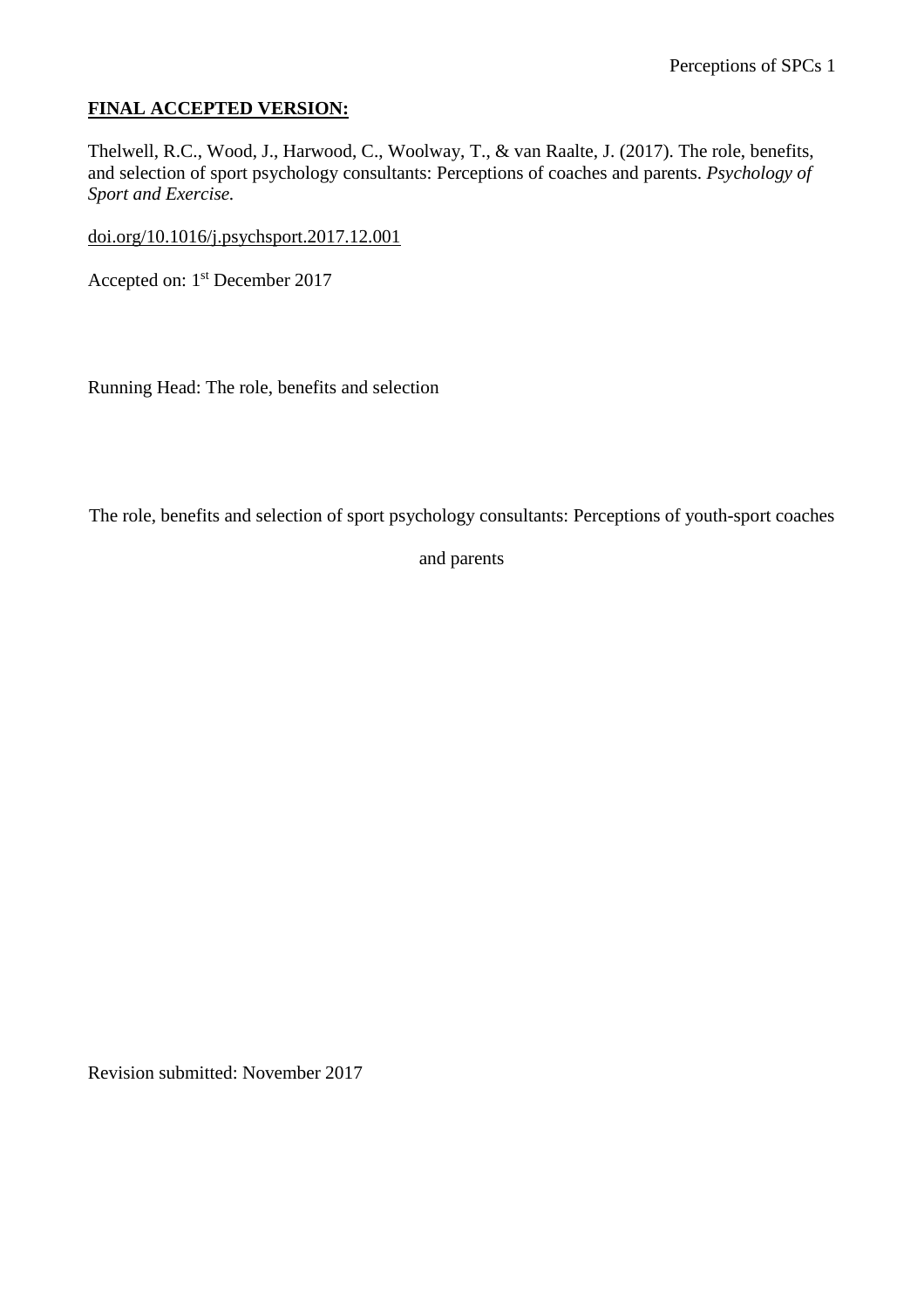Perceptions of SPCs 2

## 1 Abstract

| I<br>I |  |
|--------|--|
|        |  |
|        |  |
|        |  |

| $\overline{2}$   | Objectives: With practitioners needing to be 'more things to more people', it is essential to         |
|------------------|-------------------------------------------------------------------------------------------------------|
| 3                | understand third-party consumer perceptions of the role and benefits of sport psychology              |
| 4                | consultants (SPC), and the characteristics that may influence such services being sought.             |
| 5                | Design: A qualitative thematic analysis approach was used in Study 1 and a cross-sectional conjoint   |
| $\boldsymbol{6}$ | analysis approach was employed in Study 2.                                                            |
| 7                | Methods: In Study 1, 22 participants (11 youth-sport coaches, 11 parents) took part in semi-          |
| 8                | structured interviews to investigate, a) understanding the SPC role, b) the benefits of seeking the   |
| $\boldsymbol{9}$ | services of an SPC, and, c) the salient characteristics of an SPC that would influence judgments on   |
| 10               | preference and likelihood to seek consultant services on behalf of their athlete/child. In Study 2, a |
| 11               | total of 115 participants (51 youth-sport coaches, 64 parents) rated 32 practitioner profiles         |
| 12               | generated from Study 1, with a conjoint analysis employed to determine the relative importance of     |
| 13               | SPC characteristics.                                                                                  |
| 14               | Results: SPCs were viewed by youth-sport coaches and parents as practitioners who can help            |
| 15               | athletes enhance their performance and well-being, which would be of benefit to athletes. The SPC     |
| 16               | attribute most important to coaches and parents was interpersonal skills, with a preferred SPC        |
| 17               | profile also including a high level of experience and training, and a known reputation.               |
| 18               | Conclusions: SPCs are viewed by youth-sport coaches and parents as experts regarding                  |
| 19               | performance enhancement and well-being. SPCs with strong interpersonal skills, extensive              |
| 20               | experience and training, and a known reputation are preferred by coaches and parents. Findings        |
| 21               | reinforce the importance of educating those responsible for the ongoing development of athletes to    |
| 22               | the role and benefits of SPCs, and for SPC training to ensure that interpersonal skills development   |
| 23               | opportunities are available.                                                                          |
| 24               |                                                                                                       |

Key words: applied sport psychology, consultant roles, consumer preference, professional training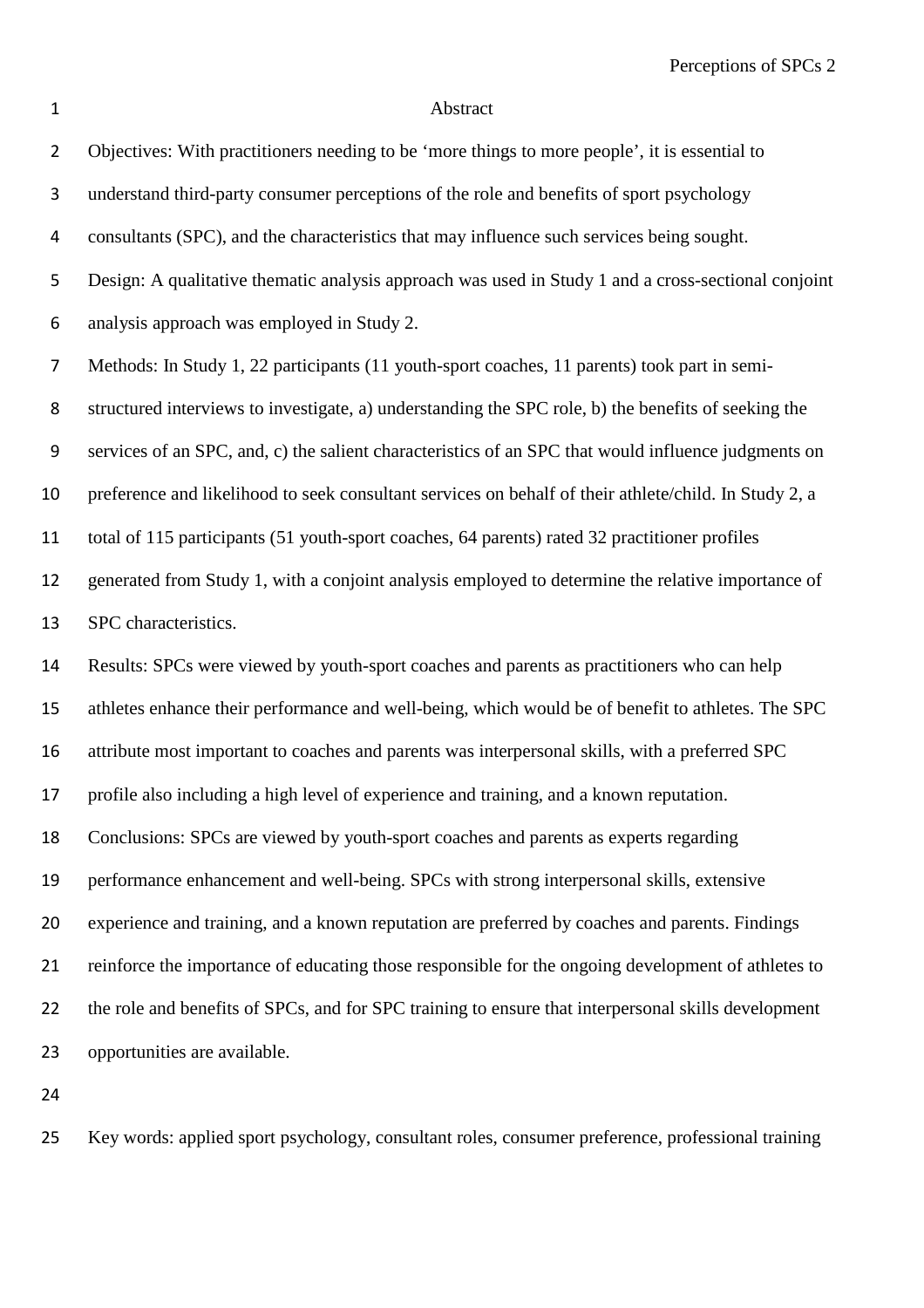# 2 and parents

The role, benefits and selection of sport psychology consultants: Perceptions of youth-sport coaches

| 3                | With the increased focus on quality assurance procedures associated with the practice of             |
|------------------|------------------------------------------------------------------------------------------------------|
| 4                | sport and exercise psychology consultants (SPC), researchers have attempted to gain a more           |
| 5                | detailed insight to: a) the development of appropriate training and supervision programmes for       |
| 6                | SPCs (Eubank, 2016), b) characteristics associated with effective practitioners (Lovell, Parker,     |
| 7                | Brady, Cotterill, & Howatson, 2011), and, c) the processes associated with gaining entry to consult  |
| 8                | with clients (Hamberger & Iso-Ahola, 2006). Researchers have also explored the selection of SPCs     |
| $\boldsymbol{9}$ | (Morris, Alfermann, Lintunen, & Hall, 2003) and marketing of SPCs to potential client groups         |
| 10               | (Woolway & Harwood, 2015). Additional research that explores perceptions of SPCs from the point      |
| 11               | of view of coaches, and in particular, youth-sport coaches and parents may be valuable.              |
| 12               | Following initial qualitative work, researchers have empirically examined the perceived              |
| 13               | characteristics of effective SPCs (e.g., Lubker, Watson, Visek, & Geer, 2005) with Lubker, Visek,    |
| 14               | Watson, and Singpurwalla, (2012) using conjoint analysis to determine the relative importance of     |
| 15               | the characteristics of effective SPCs in relation to each other. In attempting to understand why     |
| 16               | 'potential clients' make one choice over another, sport psychologist profiles from combinations of   |
| 17               | eight attributes (gender, race, interpersonal skills, body build, attire, athletic background,       |
| 18               | professional status, sport knowledge) were combined to create 'sport psychologist profiles' with the |
| 19               | results from the 464 college athletes suggesting professional status to be the most influential      |
| 20               | attribute (23%), followed jointly by athletic background and interpersonal skills (14%), then sport  |
| 21               | knowledge and attire (12%). With regard to professional titles, Van Raalte, Brewer, Matheson, and    |
| 22               | Brewer (1996) found that the professional title 'sport psychologist' was perceived as a non-sport    |
| 23               | profession. Apparently, the term "sport" had little impact on modifying perceptions of the title     |
| 24               | 'sport psychologist' as a psychological one, although it should be noted that Maniar, Curry,         |
| 25               | Sommers-Flanagan, and Walsh (2001) found the inclusion of the term 'sport' in the title 'sport       |
| 26               | psychologist' enhanced individual's willingness to access services. Further exploration of the       |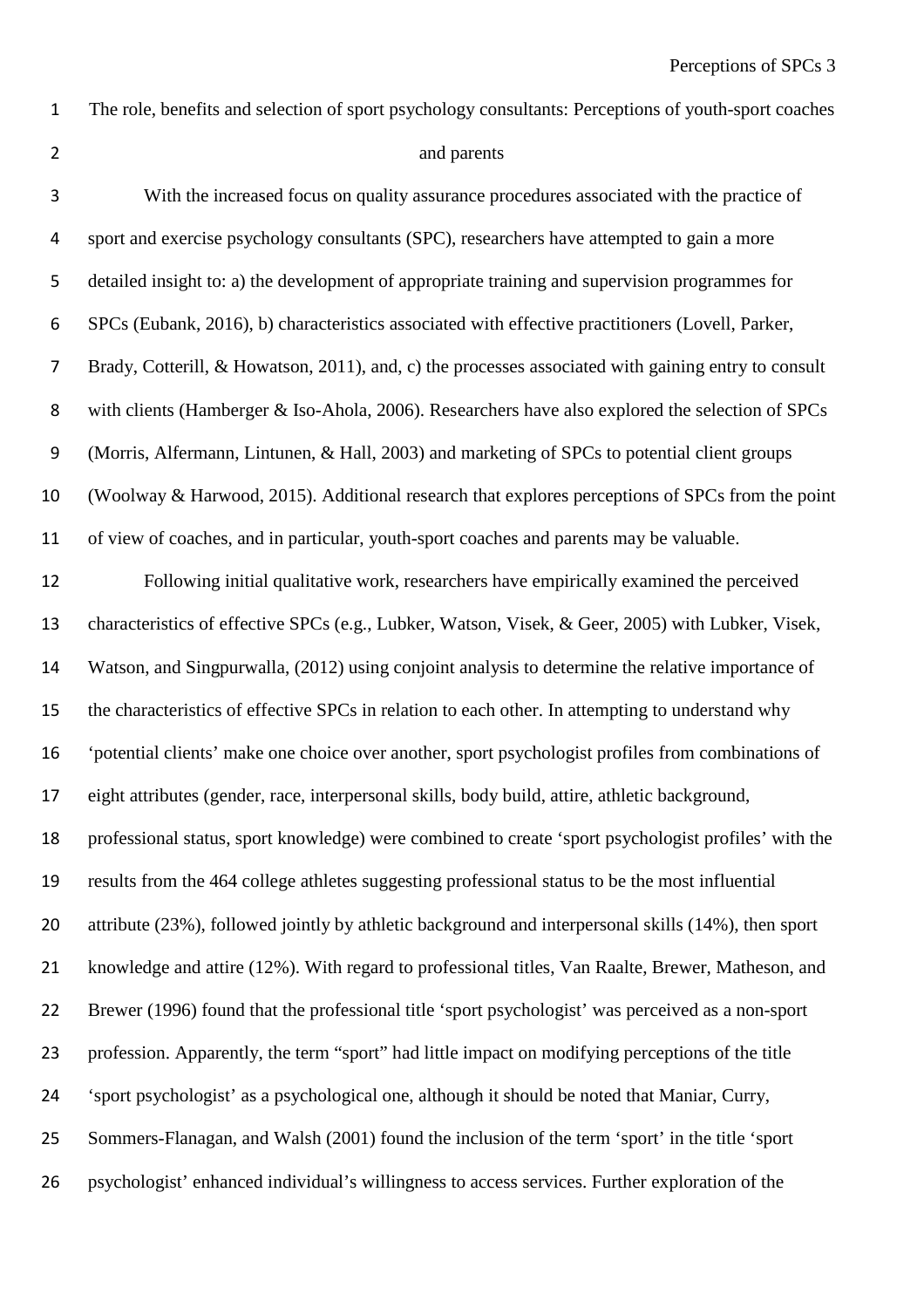effects of SPC credentials by Lubker et al. (2012) indicated SPCs described as having an advanced degree as being preferred to those without any credentials.

 To combine the analysis of credentials and titles whilst also investigating whether education about the use of titles and associated credentials impacts consumer attitudes and preferences for consultants, Woolway and Harwood (2015) examined perceptions of three professional titles (sport psychologist, life coach, and neuro-linguistic programming), a range of other practitioner characteristics, and the extent to which a brief intervention impacted these preferences. Such titles, whilst reflecting clear differences in terms of training and accreditation requirements, are frequently sought after within the sporting domain. Having been asked to provide preferences of the three professions, the athlete participants were then provided with short educational vignettes designed to enhance understanding to what the professions were, and the training requirements for each. Using conjoint analysis to assess the relative importance of practitioner attributes pre- and post- intervention, interpersonal skills emerged as the most important attribute prior to intervention, irrespective of professional title. However, post-intervention an increased salience in professional title was reported. Collectively, the findings reinforce the importance for SPCs, and the broader applied sport psychology community to educate consumers with the requisite information to their education, training, credentials and roles to ensure they are approached by those seeking sport psychology support, as opposed to alternative professions that may be less appropriate.

 Although the literature presented thus far has contributed a great deal to consumer perceptions of SPC effectiveness, it is reasonable to assume that the information does not fully reflect the way athletes engage in consultation with SPCs. This is despite such interest dating back to the 1990s where, upon the emergence of sport psychology services, Taylor (1994) provided insightful commentary to the ethical issues associated to the use of the term 'sport psychologist', 24 and offered guidance to how practitioners should operate within their competence boundaries. As such, it is reasonable to suggest that the reality for many athletes is that the selection of an SPC is influenced by other gatekeepers who operate within the sporting environment and at a youth level;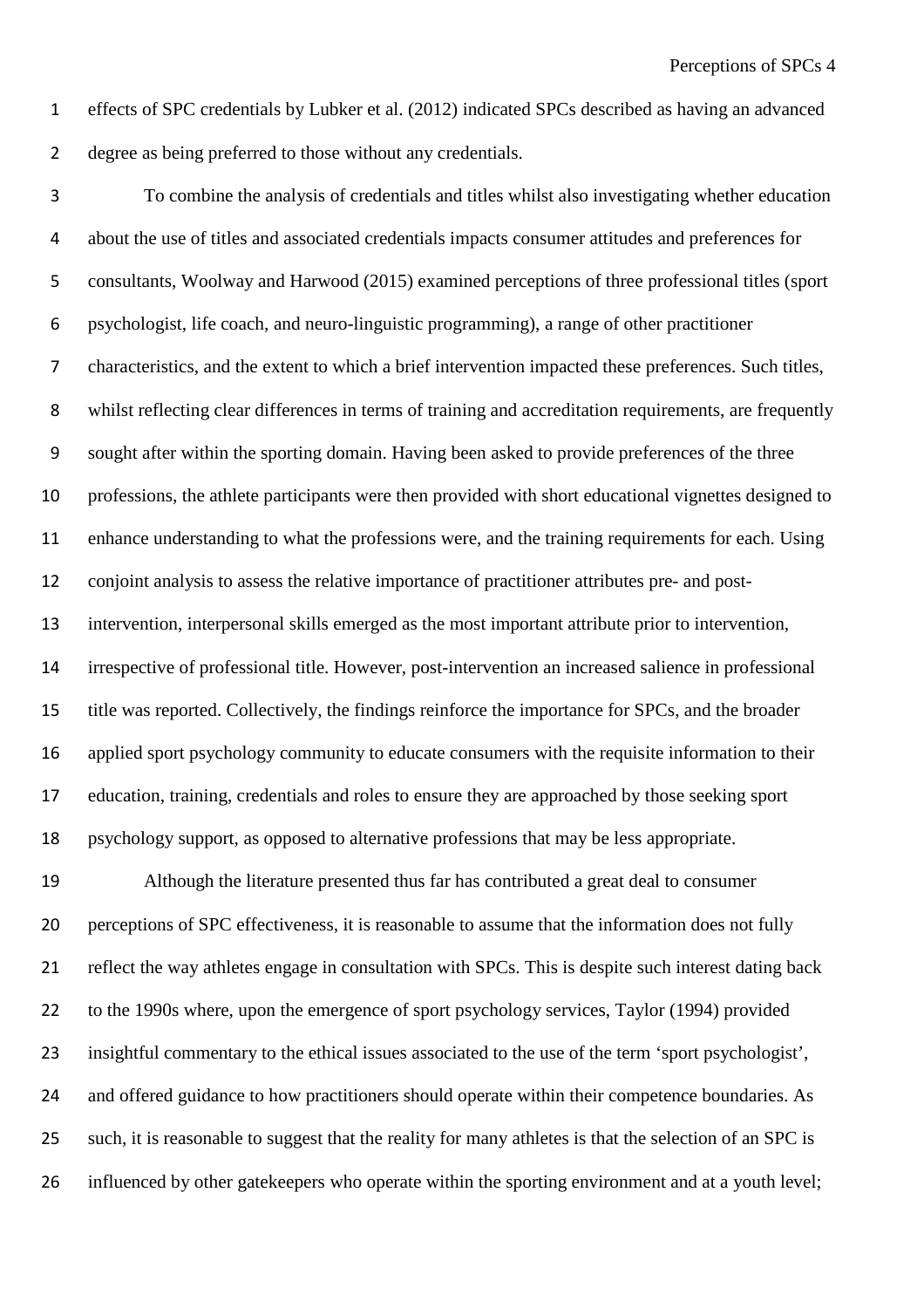coaches and parents. Such a view reinforces recent suggestions that parent and coach behaviours influence, for example, athlete decision-making and motivational orientation within youth-sport contexts (Keegan, Harwood, Spray, & Lavellee, 2014; Knight, Berrow, & Harwood, 2017). On this point, researchers have examined the perception held of SPCs by coaches, and their intentions to use such services. For example, in their survey of NCAA Division 1 coaches, Wrisberg, Loberg, Simpson, Withycombe, and Reed (2010) reported most coaches as willing to encourage their athletes to seek support from an SPC. However, although coaches favoured the role of an SPC to be full-time, less than half of those sampled supported the view that SPCs should be present in training and competition environments. Further to this, Zakrajsek and colleagues have completed a programme of work examining the perceptions, preferred use, and perceived benefits of SPCs from the perspective of NCAA Division 1 coaches and athletic trainers. In their initial work, Zakrajsek, Martin, and Zizzi, (2011) reported high school football coaches who were confident in, and open to engaging with the outcomes of working with an SPC, to be more likely to consider recommending the use of an SPC. Elaborating on this further, Zakrajsek, Steinfelt, Bodey, Martin, and Zizzi (2013) examined NCAA Division 1 coaches' perceptions and use of SPC services with key outcomes focusing on the importance of the SPC and coach to be on the 'same page', and the degree to which the SPC can meet the coach expectations; who they are (e.g., experience), what they do (e.g., provide value), and how they do it (e.g., accessibility). In the first of two studies involving NCAA Division 1 Athletic Trainers, Zakrajsek, Fisher, and Martin (2016) reported an 20 inability of more than 50% to describe sport psychology, with those who could, perceiving it as a mental tool primarily focused on performance enhancement. In a final study, Zakrejsek, Martin, and Wrisberg (2016) reported athletic trainers with positive experiences of working with SPCs to be more likely to seek the services of such individuals to assist with the injury-rehabilitation process, and view the benefits of SPCs in a more favourable light. What is obvious from the aforementioned studies is the focus on coach perceptions of SPCs and the absence of parental experiences and perceptions of SPCs, despite their key role in youth-sport.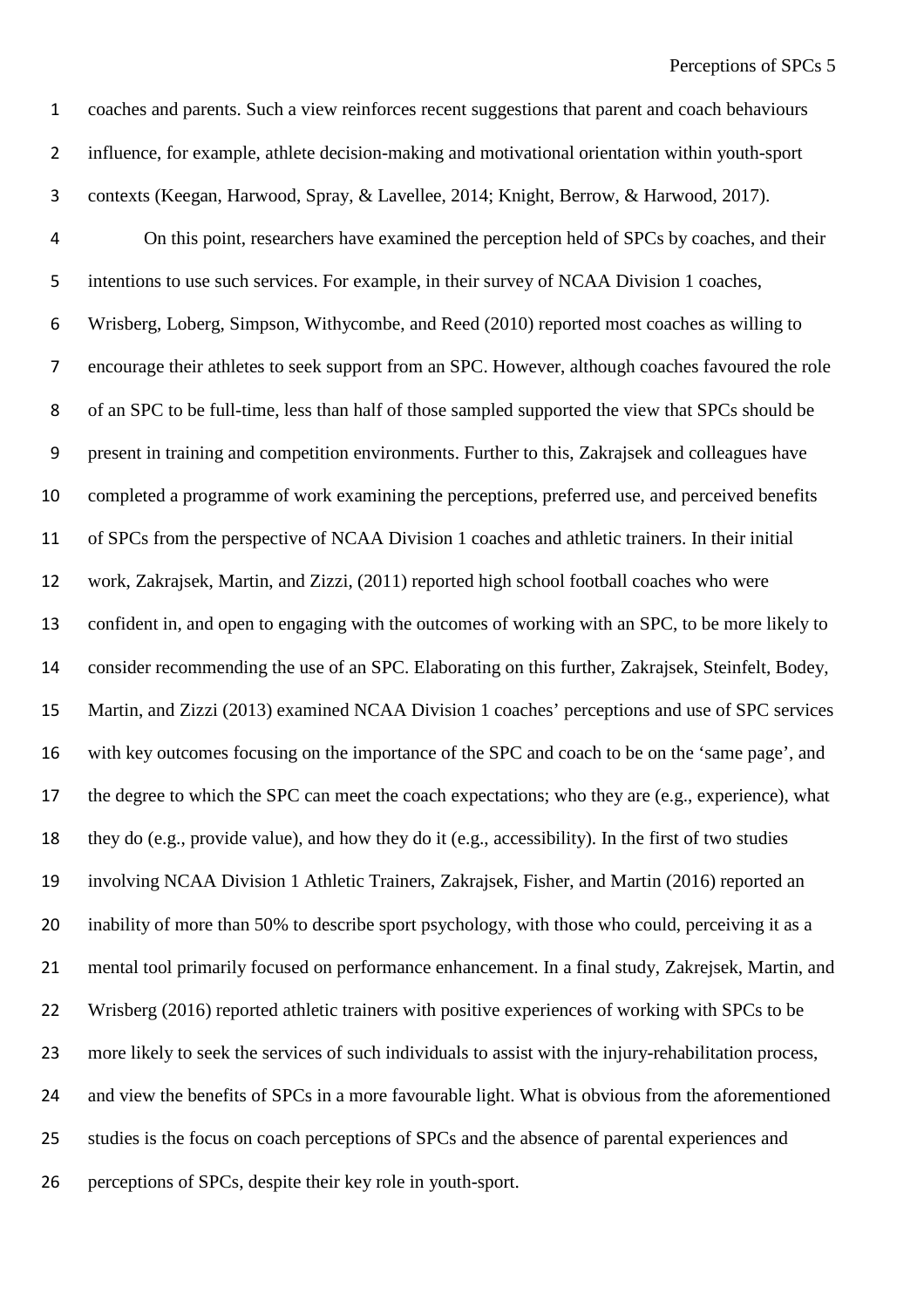Despite the advances about how coaches perceive, and use, SPCs, less is known about how this takes places within a youth-sport environment, or indeed, about how parents perceive SPCs. This is despite some preliminary insight from researchers who have provided commentary to how parents and coaches may play an influential role in the delivery of sport psychology (e.g., youth sport consulting model; Visek, Harris, & Blom, 2009). With the above in mind, it is reasonable to suggest that although an emerging knowledge base demonstrating how SPCs can inform athlete consumers exists, little is known about how youth-sport coaches and parents perceive SPCs.

 The current work used a mixed-methods approach across two unique, yet inter-related study parts to gain a more detailed insight to gatekeeper perceptions of SPCs. Given the overarching research question to elicit gatekeeper perceptions to SPCs, study 1 used a qualitative approach with subsequent thematic analysis, designed to elicit from youth-sport coaches and parents how they describe SPCs in terms of a) understanding the SPC role, b) the benefits of seeking the services of an SPC, and, c) the salient characteristics of an SPC that would influence judgments on preference and likelihood to seek consultant services on behalf of their athlete/child. The goal here of the final part being to generate SPC profiles based on gatekeeper insights. To understand gatekeeper perceptions of SPCs across a broader sample, the second study used a quantitative conjoint analysis to examine the SPC profiles generated from Study 1, and to identify the relative value related to aspects of the descriptions.

### **Study 1 - Method**

#### **Participants**

 A total of 22 participants (11 youth-sport coaches and 11 parents) were recruited for the 22 study. All coaches (male = 10, female = 1; *M* age = 36.1, *SD* = 11.2) were full-time coaches 23 (minimum 2 years) of team (cricket,  $n = 5$ ; football,  $n = 2$ ) or individual sports (athletics,  $n = 1$ ; 24 boxing,  $n = 1$ ; tennis,  $n = 2$ ). The parents (male = 8, female = 3; *M* age = 47.5, *SD* = 5.7) had 25 children who were involved in either team (cricket,  $n = 2$ ; football,  $n = 3$ ) or individual sports 26 (boxing,  $n = 4$ ; tennis,  $n = 2$ ) at a level where they were within a professional organisation (e.g.,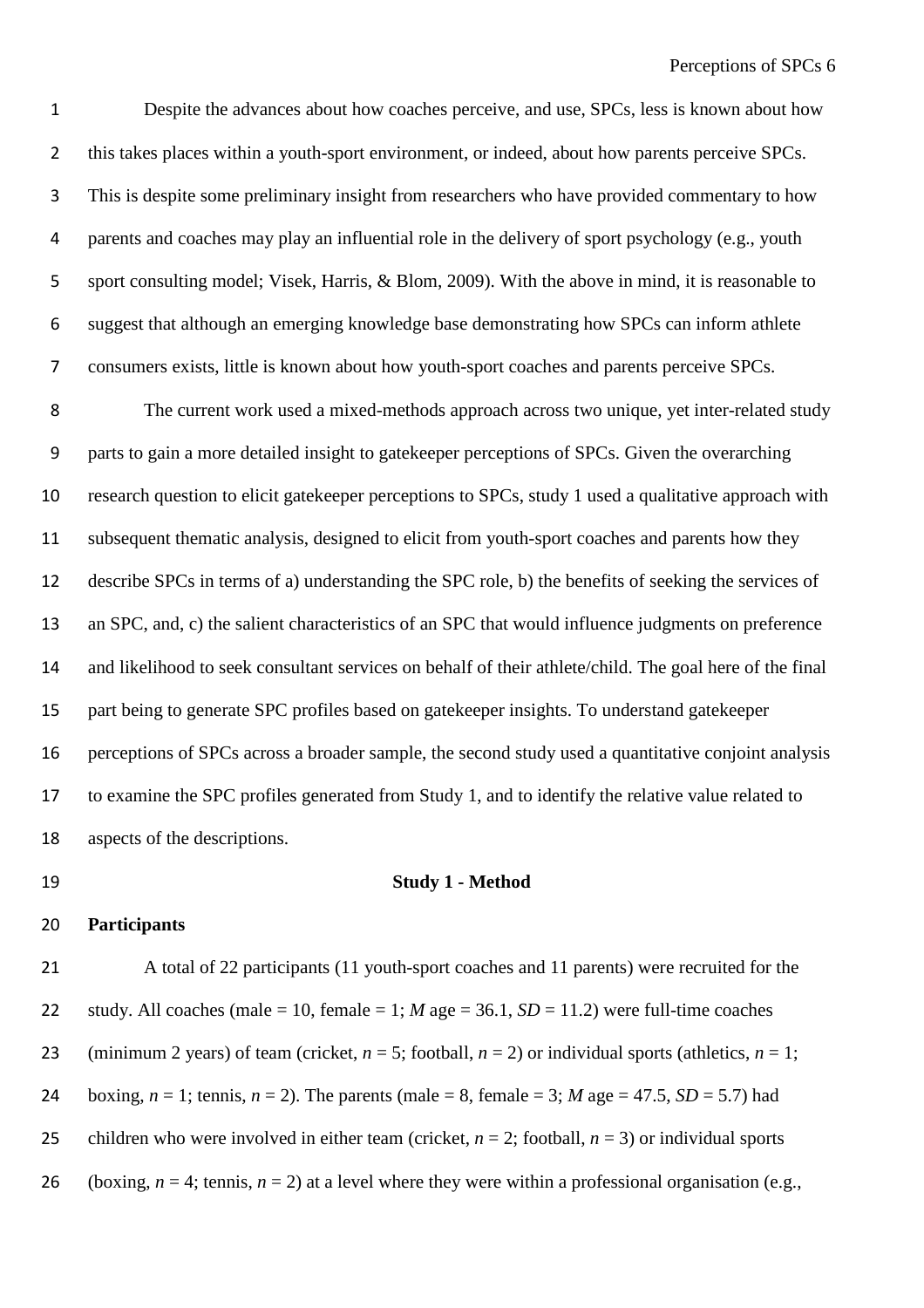academy level) or national governing body (e.g., youth national structure). Participants were only

eligible for participation in the study if they had no previous experience of using SPC services.

### **Data Collection**

 **Interview guide.** An interview guide was developed by members of the research team who held more than 75 years of combined experience and were Health and Care Professions Council Registered Sport and Exercise Psychologists and/or British Association of Sport and Exercise Science Accredited Sport and Exercise Scientists and/or Association for Applied Sport Psychology Certified Consultants. The interview guide was developed following a review of the literature that examined consumer preferences of SPCs, knowledge of SPCs, and SPC attributes. The guide was initially pilot tested with two individuals (1 youth-sport coach and 1 parent) who met the criteria for full study involvement prior to the data collection period commencing. The pilot interviews enabled minor amendments to the clarity of some questions to be made and demonstrated the need for inclusion of further elaboration and clarification probes.

14 The final interview guide consisted of three sections: the role of SPCs (e.g., "what is your understanding to the role of a sport psychologist?"), perceptions of how an SPC would benefit their athlete/child (e.g., "how would a sport psychologist help your athlete/child?"), and, characteristics that influence the selection of an SPC (e.g., "what are the characteristics you would expect an SPC to possess for you to approve their work with your athlete/child?"). A social validation process was also employed to check the interview process with regard to whether participants felt they could tell their story fully, whether their responses were influenced, and to ensure that opportunities to provide comments or suggestions about the procedure and format were available.

 **Procedure.** Following an initial recruitment campaign where sporting organizations known 23 to the first two researchers were contacted, subsequent snowballing recruitment took place where potential participants were asked to contact one of the research team to confirm their interest. Having had the study purposes explained, all participants volunteered their consent prior to taking 26 part. The research was undertaken according to the ethical guidelines of the lead author's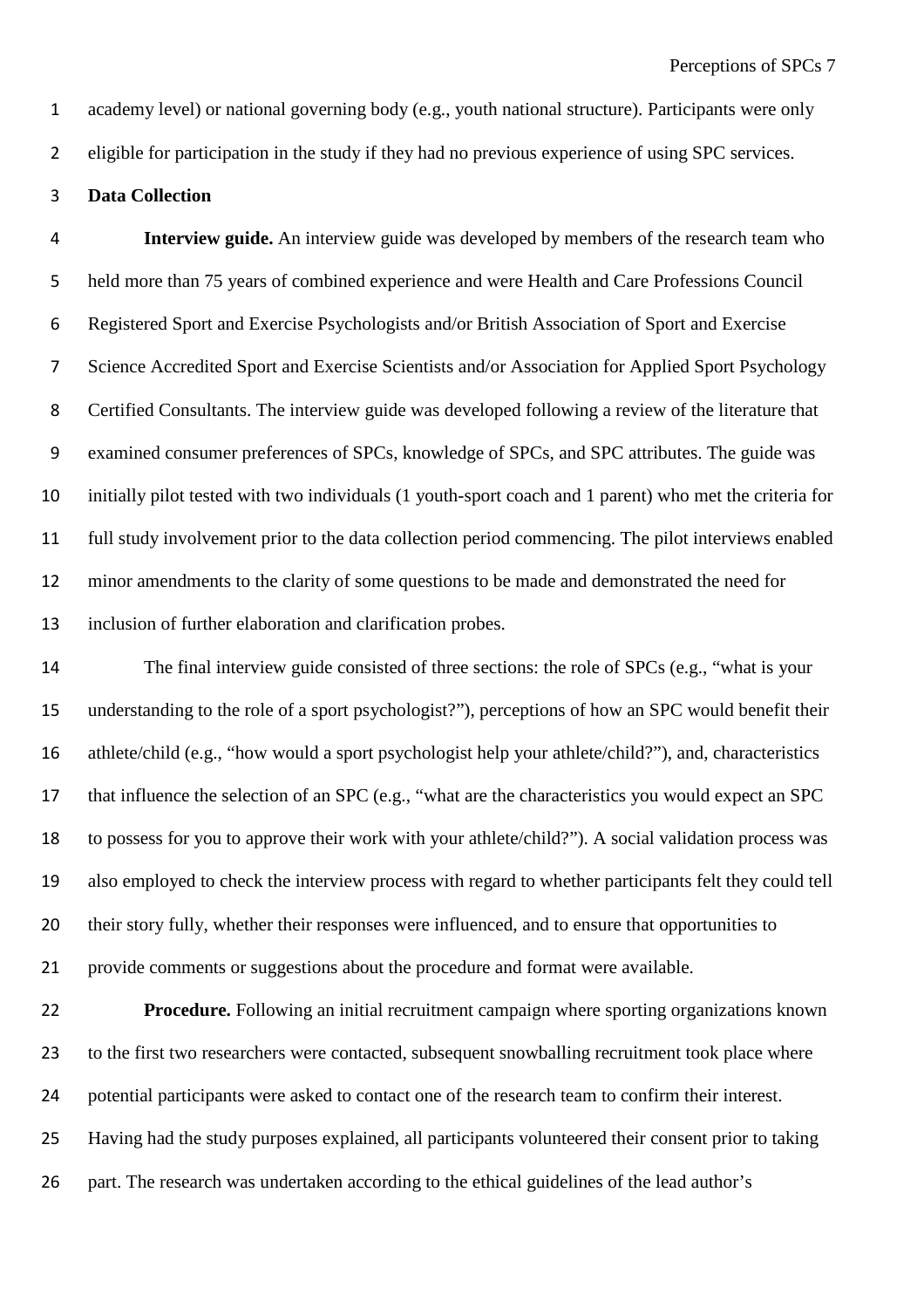institution, from which ethical clearance was received. Prior to each interview, participants were provided with an information sheet outlining the general areas for discussion. All interviews were face-to-face and conducted by the same researcher who had received training in qualitative techniques. Despite the semi-structured interview format enabling a certain element of structure to each interview, the ordering of questions and subsequent exploration varied depending on participant responses. To supplement the 'fixed' questions across the interviews, probe ("please can you elaborate on [the issue]?") and elaboration ("could you explain [the issue] in more detail please?") questions were employed to facilitate the flow of the interviews. At the conclusion of each section of the semi-structured interviews, participants were asked if all appropriate responses had been discussed and explored in their entirety. Interviews lasted 48 - 73 min (*M* coach length = 58.32, *SD* = 9.44; *M* parent length = 52.24, *SD* = 7.91), were recorded digitally, and yielded a total 12 of 138 pages (coach = 71; parents = 67) of single-spaced text having been transcribed verbatim.

### **Data Analysis**

 In keeping with the post-positivist approach to the data collection and adhering to previous literature (e.g., Schinke, McGannon, Batocchio, & Wells, 2013), we employed the six steps proposed by Braun and Clarke (2006) to conduct an interpretive thematic analysis. To commence the process, data were transcribed verbatim prior to the first and second authors reading, and re- reading transcripts to familiarize themselves with the content. At this point, a reflective segment was utilized to record initial impressions and note similarities and differences. This was especially important given that the coach and parent data were analysed separately, and only combined for the purposes of reporting. The second stage required the identification of key features in a systematic 22 manner using codes across each data set. Completion of this enabled the third stage to take place where two authors met and discussed their preliminary codes and collated interpretations into further themes. The fourth stage was where the coded data were developed into a thematic map, where the two authors considered the alignment of themes and sub-themes. Across stages two to four, the researchers used an iterative process to place the raw data themes in lower, then higher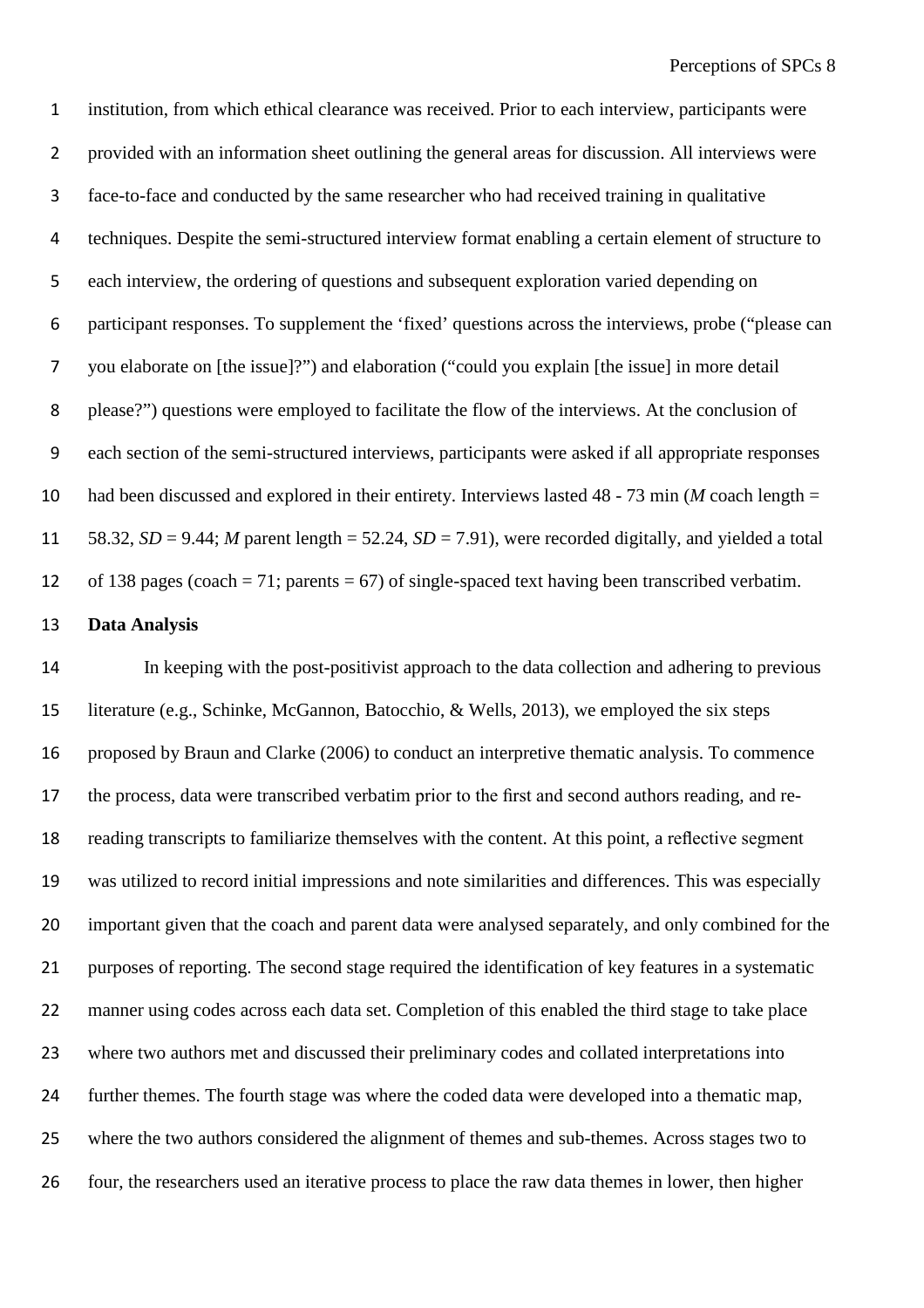order themes that were organised into general dimensions. To refine each theme, the fifth stage enabled the development of clear definitions to be derived for each label. In keeping with the purposes of thematic analysis, the final step afforded the opportunity for selected data extracts to be collated for presentation. Throughout the process, the two authors tried to ensure that they were being reflexive and interactive with the data, and using the recommendations forwarded by Smith and McGannon (2017) they worked as critical friends in a reflexive manner. In the latter stages of the data analysis the themes were deductively placed into *post hoc* general dimensions, based on the emerging themes prior to the third author becoming involved to ensure that appropriate member reflections on the data had taken place between the first and second authors.

#### **Results**

 The results derived from the data analysis procedures represent the interview responses from the coach and parent populations. For both populations, the raw data themes were organized into lower, and then higher order categories prior to being placed within the three key dimensions of the research foci: a) the role of practitioner psychologists; b) views to how working with an SPC would benefit their athlete/child; and c) characteristics that influence the selection of a practitioner. For purposes of brevity, the data are presented via verbatim quotations with the specific data being presented for the three study aims in figures 1-3.

#### **The role of SPCs**

 For coaches, a total of 68 raw themes were inductively placed into 15 lower order themes and 3 higher order themes (practitioner role, delivery mode, availability). For parents, the 54 raw data themes were placed into 14 lower order themes prior to being placed into the same higher order themes to those identified for the coach data.

 One common perceived practitioner role discussed by coaches and parents related to 'athlete performance' with specific raw data themes relating to athletes being able to fulfil their potential, gain confidence, and manage pressure during performance. Specifically, one coach illustrated the 26 role of an SPC as helping athletes to be more successful: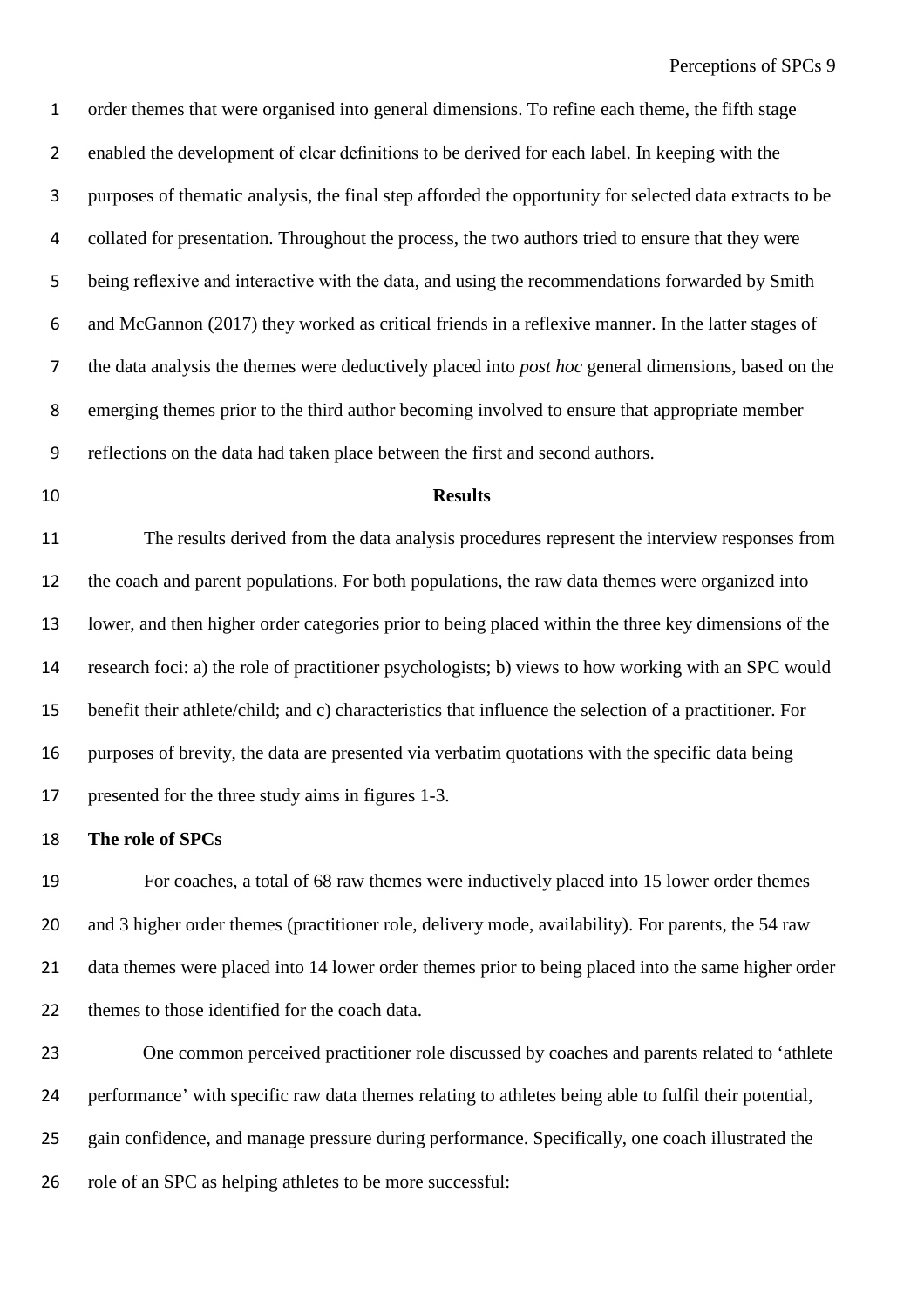"I suppose the key role is to help them improve their performance to be, well, more successful. I want them to support [the athletes] and help them deal with the pressures. We get them in to help with getting them better and to be more aware to what they have to face in [sport]…they need to skills to be successful when it really matters".

 A further perceived practitioner role raised by coaches and parents was the contribution made to athlete development and well-being. Along with 'helping athletes understand the demands of elite sport', and 'contribute to holistic development' one interesting theme emerging from the parents was to do with guidance on alternative careers. This is detailed in the following quote: "I get that there are performance benefits and all of that but the reality is that so few of them will make it, they have to have other options. I guess that I hope that they will give [child] information on what else is out there, what else they can do. They develop all these skills so hopefully they realize that they may not get there and that they may have to think about other jobs in the future. Even if they do make it, it won't see them through to when they're much older so they will have to have something to support them when they finish playing". Another coach referred to the benefits of the support that practitioners afford them (e.g.,

 feedback on communication methods), both coaches and parents acknowledged the need for practitioners to 'support other groups'. In fact, both groups commented on the importance of 20 parental education with one theme cited by parents referring to the education that they receive to

how they communicate with their children:

 "There are times when I feel quite lonely as a parent. We take them around and 23 watch them but it is hard to know what to say...they get back in the car and it's like, silent, coz I am unsure what to say. There are times when I could do with knowing what the best thing to say is? How can I support them when they have 26 had a [poor performance], or what has [coach] said to them?"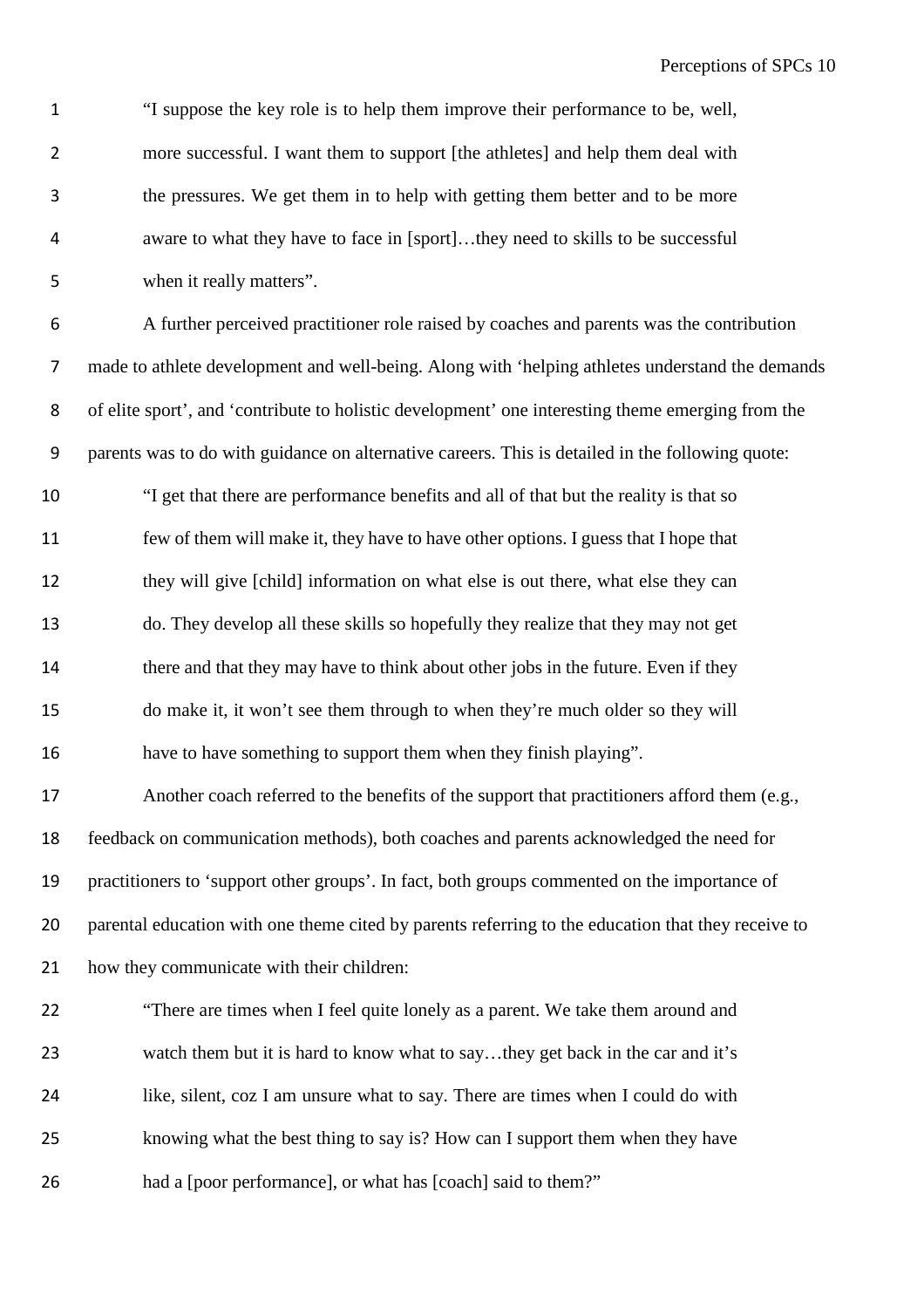The second higher order theme reflecting the perceived roles of a practitioner reflected the 2 mode of delivery with coaches and parents suggesting support to be via individual, group, and practical formats. This very point is captured by one of the coaches who commented "to be honest, I want [SPC] to be effective, I don't mind how they work with [athletes] as long as they can link it with what I do with them". One of the interesting themes reflected the importance for SPC services to be delivered within the training environment rather than just limited to the 'classroom'. "There is certainly a need to meet with [athletes] and talk things through and at times, do the workshops to get key messages across but the best work, I think, is for them to come into [training environment] and to integrate their messages into the actual training. The [athletes] don't always get the transfer bit, the skills into practice, so to have [practitioner] involved and actually leading the session is crucial. For me, if they can't do it then they can't really be effective". The final higher order theme reflected data that emerged in relation to availability. There were contrasting views to when, and where practitioners should be available but the consistent theme was that the practitioners should be available when the athlete requires them. As an advancement of this, there were also suggestions to the importance of remote electronic support with Skype and email as commented on by one of the parents: "They [the child] know when things aren't right and they don't always need me or [coach] to say they need some help. I am happy that they can contact them in their own time and do Skype or something, they all have the phones and tablets 21 so it isn't strange for them...we know who they are working with so it is fine and [the sporting organization] are happy for it". **Benefits of working with an SPC**

 A total of 68 raw data themes were reported by coaches and placed into 14 lower order themes prior to the two higher order themes labelled 'enhanced psychological strength' and 'elite standard awareness'. For parents, the analysis resulted in the accrual of 57 raw data themes prior to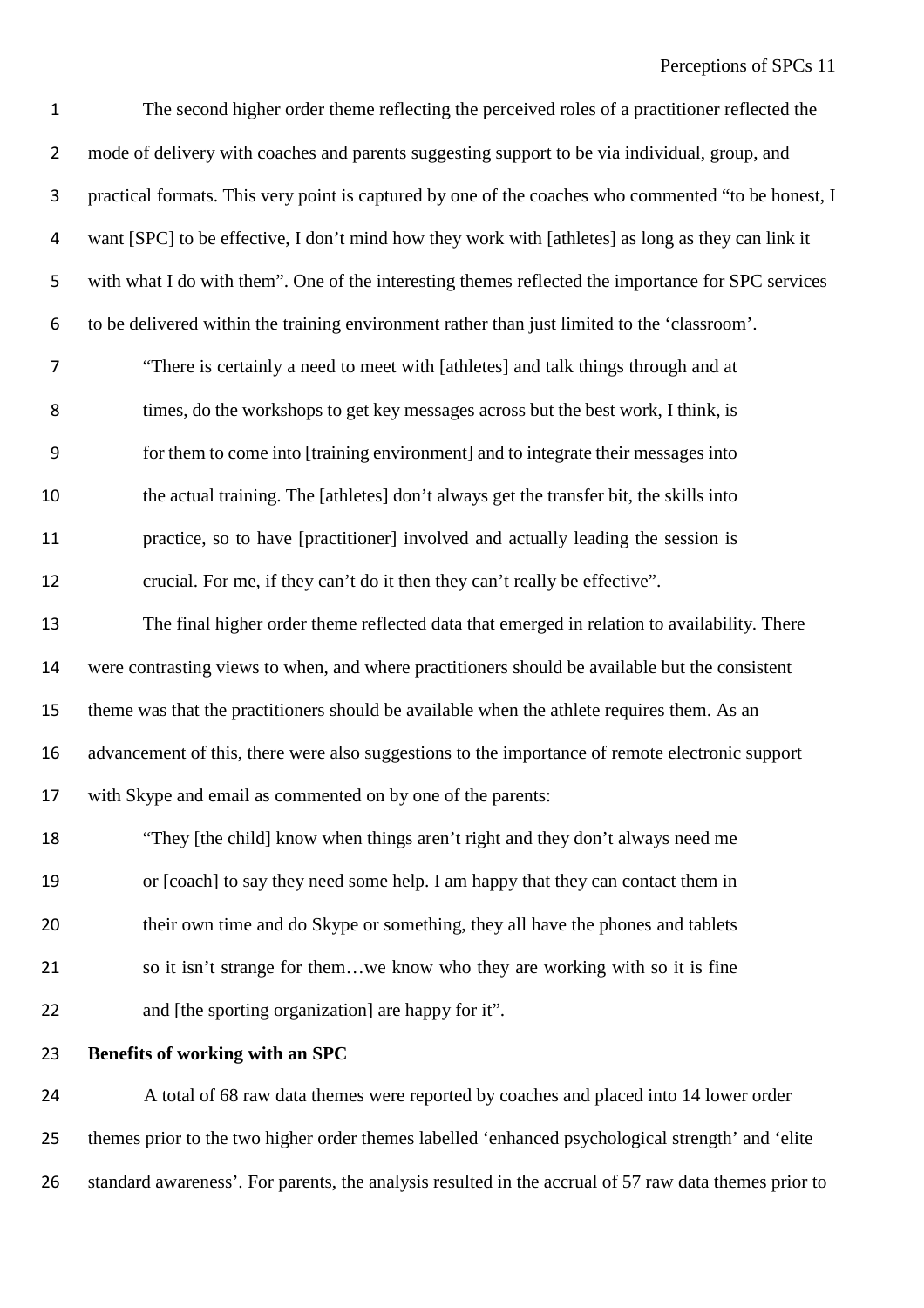13 lower order themes, and then the same higher order themes as the coach data. One of the most consistent themes across the coach and parent participants reflected the beneficial influence that SPCs have towards enhancing athlete confidence, and more specifically to instilling a positive attitude. This issue is captured in the following extract from one of the coaches:

 "They [the athletes] have so much to deal with and one mistake can be it, it can all just fall apart. I mean they have to be positive, they know they are gonna make mistakes coz that's the job we're are preparing them for. I mean at the end of the day, we try and prepare kids to play international sport, play sport in front of thousands of people. So yeah, they've gotta be positive and have the right attitude to deal with it all, and that's the stuff outside of [sport] too. I think a key 11 job of the [SPC] is to help them learn how to deal with that stuff, to build the skills, and to make sure that they have confidence all the time, or know where to get it from".

 A further benefit to athletes working with SPCs reported by coaches and parents was the perceived development of athlete toughness and resilience. Themes reflecting the ability to cope with the wide-ranging sporting demands, managing performance downturns, and coping with pressure were cited across coach and parent groups. Parents also noted the need for athletes to cope with parental support.

 "Sometimes they go out there looking really timid, almost afraid of failure. The [SPC] can help them sort that and understand how to recover from the setbacks. They [child/ren] talk about not wanting to let us down and all that but so long as they do their best they won't. I feel [child] has to get over what they think we are thinking as we are really proud of them and [child] needs to toughen up and not worry about us. Hopefully they [SPC] can help them get that tough edge where they don't feel any pressure from us. We've had our turn and it's our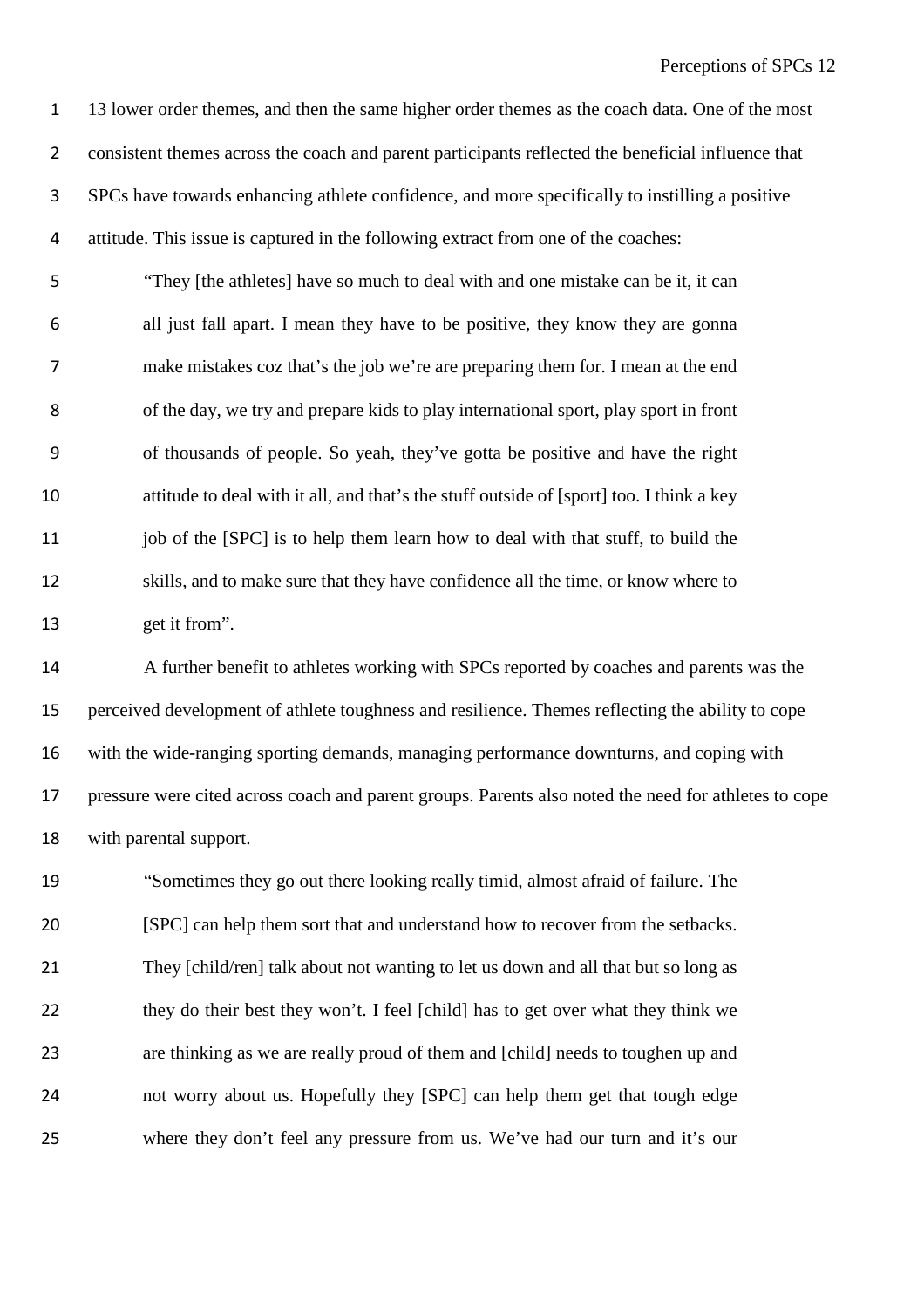choice to support [child] now. If it doesn't work out they just have to know that we support them and they have done all they can".

 Two further interesting themes regarding enhanced psychological strength emerged from the parent data sets within the 'enhanced self-awareness' and 'understanding of others' lower order themes. First, it was the view of many parents that SPCs could help their children with trying to separate their sport from home life. In fact, one parent commented:

 "They need to leave it behind, leave it at the door, they bring their anger, frustration and all that home with them and it can be a nightmare when they walk in, they need help to see how they behave and treat us sometimes…the [SPC] can help them channel it, leave it behind, help them with understanding the separation between home and sport. Don't get me wrong, I know they are annoyed but they need to learn to manage it".

 A related theme referred to how the SPC was perceived to be able to enhance understanding of sibling relationships and the below was raised by one of the parents:

 "My lot [children] are ultra-competitive and although they get on, it is a competition and I just wish that sometimes they could help each other. But then I know some others [families] and they have one who is totally non-sporty and they just don't have anything to do together. I think they [SPC] can help with getting them to chill out a bit when they are together, they must use up so much energy when they go on together and sometimes just talking and helping each

other, but someone else telling them to do it would help".

 The second higher order theme emerging from the perceived benefits associated with working with an SPC reflected an enhanced awareness of the standards needed to be able to develop to the elite level. One intriguing theme was mentioned by coaches and related to organizational expectations, and more specifically, to where the athlete sits within the organization as suggested in the following: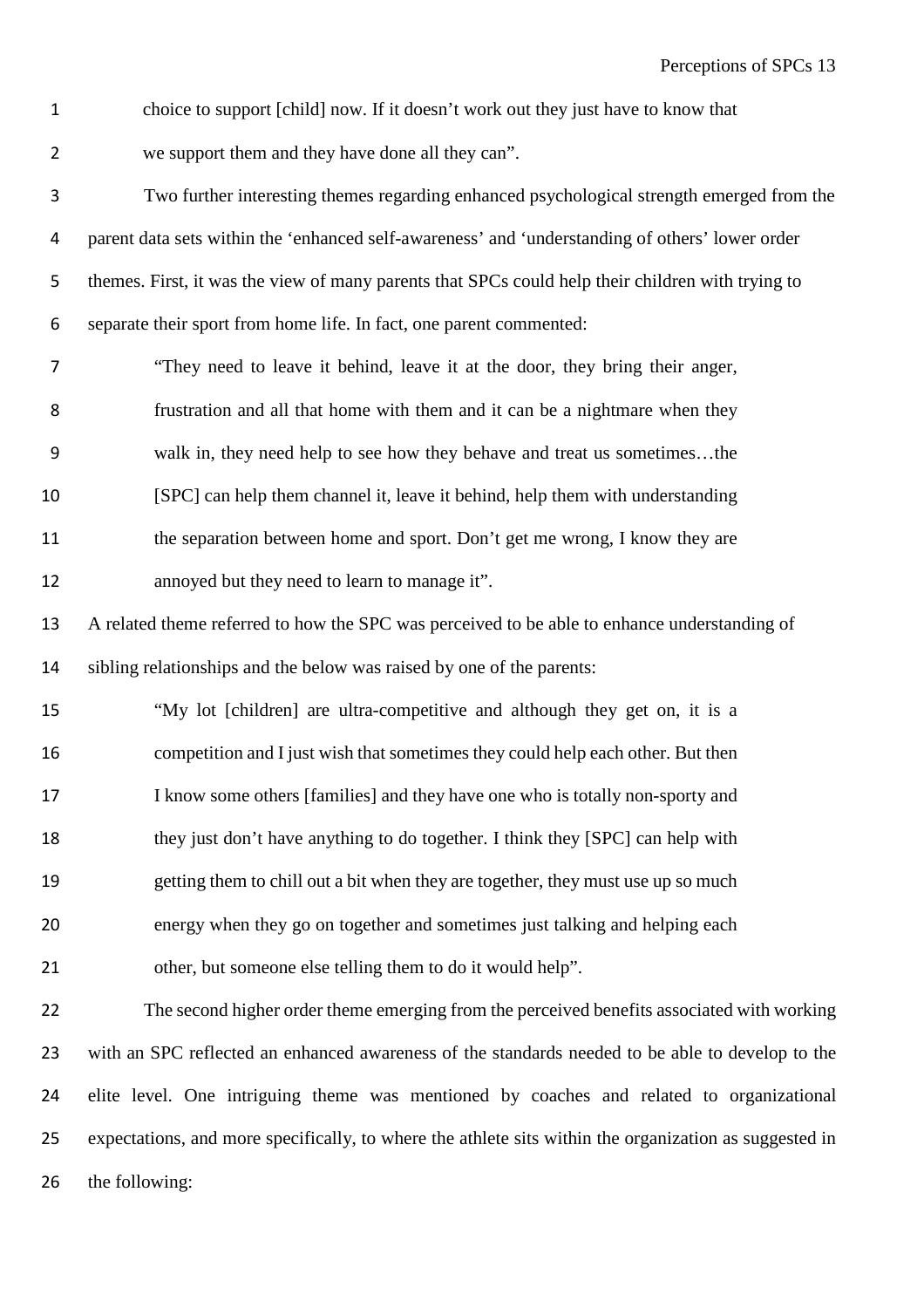| $\mathbf{1}$   | "It's tough, there is a load of competition and we only sign a few every year to                     |
|----------------|------------------------------------------------------------------------------------------------------|
| $\overline{2}$ | turn pro. They have to understand where they [child] sit within the bigger                           |
| 3              | framework and what they have to do to progress we tell them that all the time                        |
| 4              | but having someone else give the same message, just a different voice can have                       |
| 5              | just as much impact on them".                                                                        |
| 6              | A final theme, mentioned by both coaches and parents reflected the importance of the athletes        |
| 7              | having the awareness to make the most of their opportunities and trying to develop themselves at all |
| 8              | times. One parent explains the benefit that an SPC can have in this regard in the following:         |
| 9              | "We want them to give it a good go, to see how far they can push themselves                          |
| 10             | and the [practitioner] can help with the motivating bit to keep them working.                        |
| 11             | They have great opportunities here, all the support they could want and good                         |
| 12             | examples of people who have been in their position and made it so they need to                       |
| 13             | push themselves all the way".                                                                        |
| 14             | Characteristics influencing the selection of an SPC                                                  |

 A total of 64 raw data themes emerged from the coach data that were then placed into 21 lower order themes prior to six higher order themes (reputation, qualification, knowledge, experience, interpersonal skills, service nature). Parent responses yielded 49 raw data themes that were placed into 19 lower order themes prior to sharing the same higher order themes. Within the reputation higher order theme, although several consistent responses across the coach and parent 20 participants were cited (e.g., recommendations), there were some contrasting views. For example, parents cited advertising as being a key characteristic, whereas coaches appeared to use their perceived knowledge of SPCs to influence the reputational judgment made. The responses in relation to qualifications were of interest in that coaches appeared to demonstrate knowledge of the importance of professional accreditation when selecting a practitioner, a perception that did not appear to be held, or at least mentioned, by parents.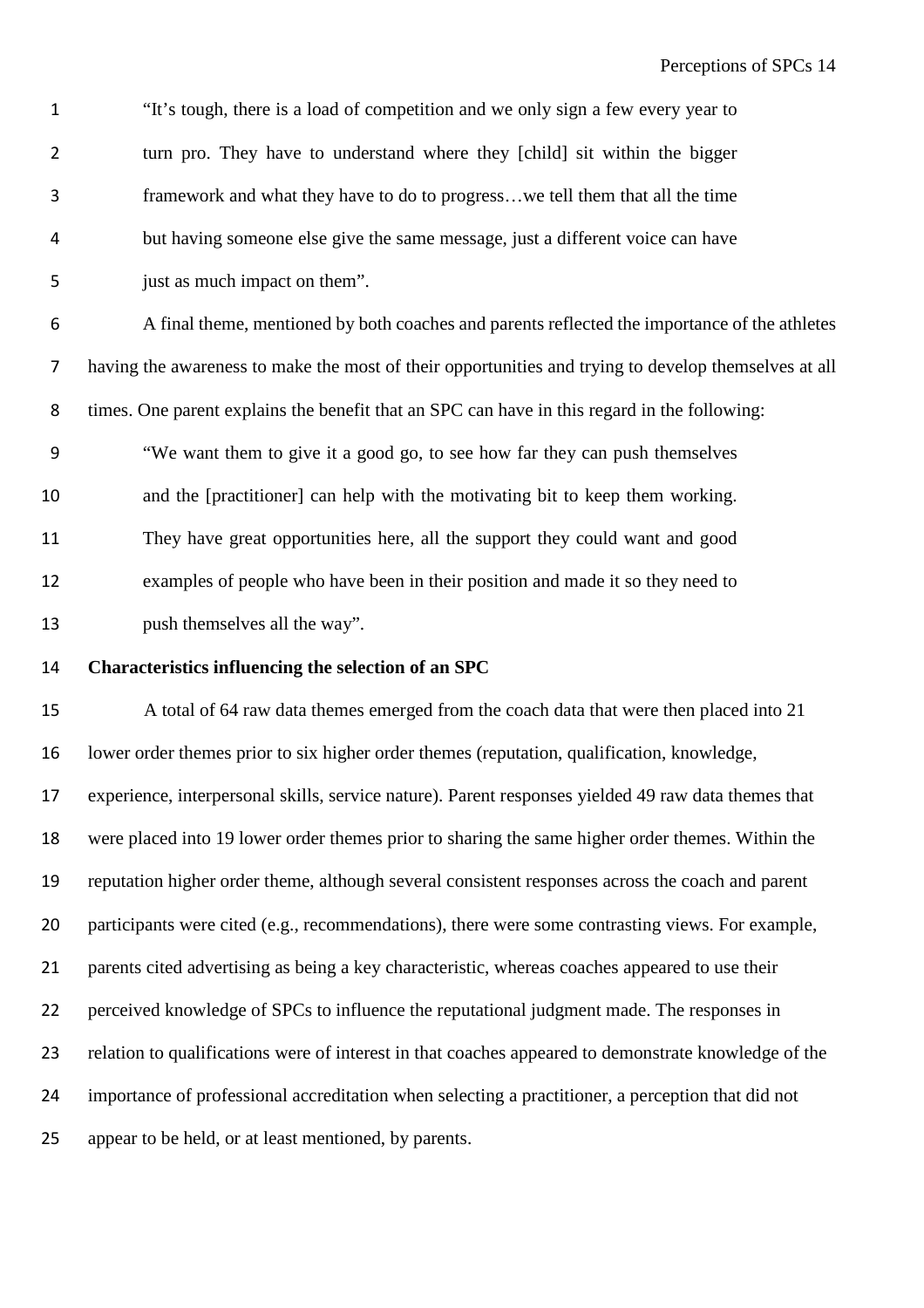Further to the reputational and qualification based characteristics, parents and coaches reported 'knowledge' and specifically 'sporting knowledge' and 'population knowledge' as key selection criteria. As such, within the population knowledge lower order theme, data referring to the SPCs ability to communicate with the population in question was raised. Although there were no suggestions to how this would be assessed, one parent made the following assertion:

 "One of the things I'd look for is how they get things over, these kids are switched on and they'll suss you out pretty quick. They need to know how to get things across, use the right language and make things exciting. If I were a [athlete] then I wouldn't want to sit around, I'd want to know why it will help and what it will do".

 Closely aligned to having the requisite knowledge is the requirement to have experience. There were several data themes emerging to the differing levels of experience that coaches and parents would seek in an SPC. These included whether they had performance experience and coaching/parental experience. Amongst the more consistent themes was the extent of SPC experience expected. For example, one of the coaches commented "they have to be experienced…if I'm bringing them in I can't have people who have little or no experience, these [athletes] are the future and they have to have the right support". Supporting this stance were many parental comments with the following being of relevance, "I would want them to be pretty well experienced, my [child] deserves someone who can give them the right support and has been around a while to pass the information on".

 Coaches and parents alike referred to the importance of interpersonal skills on several occasions with references made to communication, interpersonal style, and observable presentation. 23 The most commonly cited themes were associated with interpersonal style and the need to be approachable, personable, able to listen, trustworthy, timely, and respected. For parents, a key interpersonal skill was in relation to communication, and more specifically to whether they themselves would feel comfortable in the practitioner's company.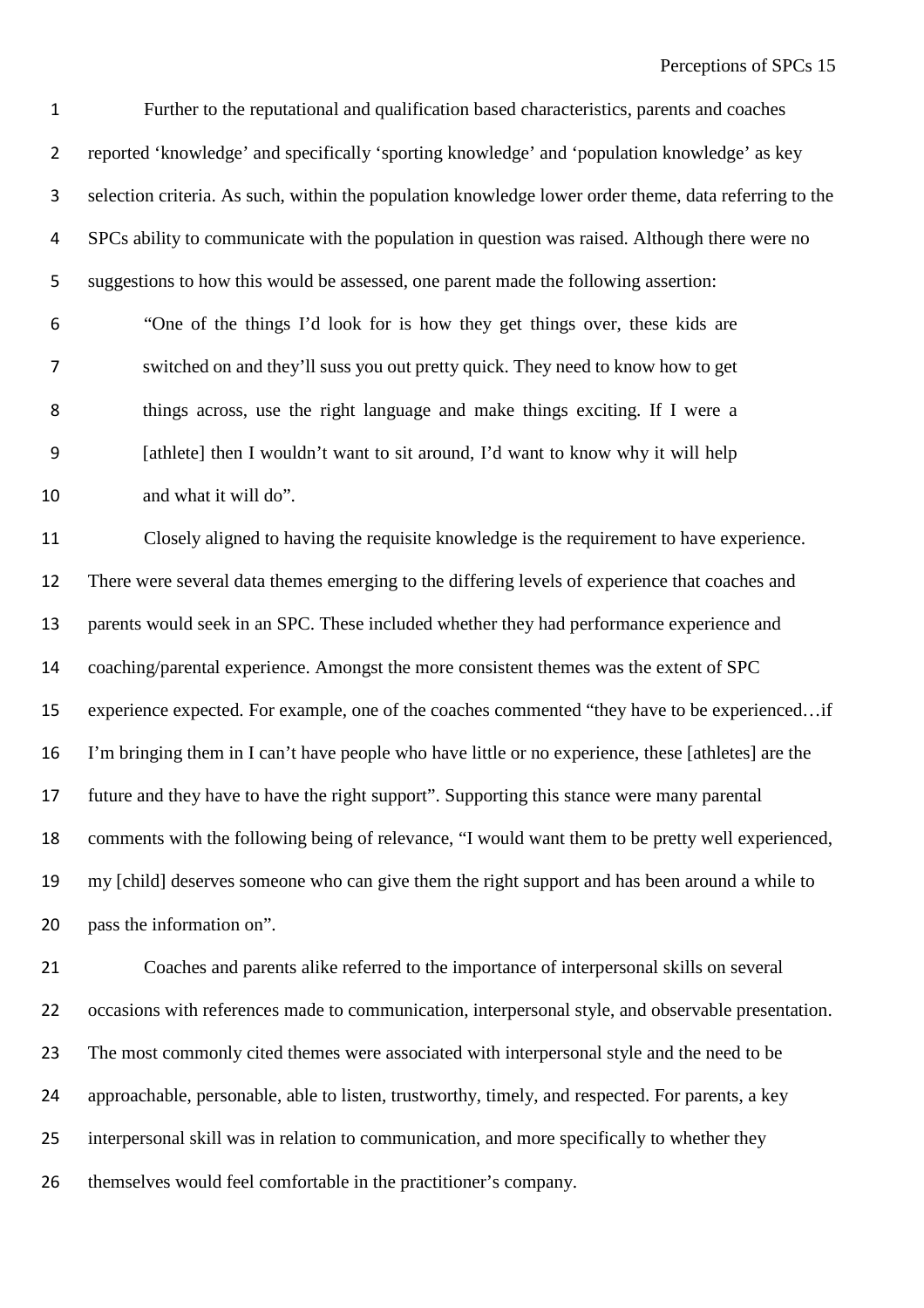"If I couldn't work with them or feel comfortable with them then I won't have 2 them, I need to know that I am ok with who [child] is working with. Even though I know where they are and what they are doing, I kinda want to sit in the first session, or at least part of it to see what they are like".

 A final theme worth noting referred to service nature, with one of the key higher order themes being the cost associated with the support. Although both coaches and parents referred to value for money, for coaches, many of the costs would be absorbed within their organization budgets. For parents, they would be more likely, although not always, to meet the costs of employing an SPC, although they were not fully able to articulate what costs they deemed appropriate:

 "A key thing is how much they cost, is it worth it, what are they going to give for it, how do we know whether it is a good cost? I know you can't always tell how things will work out but you've gotta think of the value for money. Some people we know get it as part of the club but there are times when that isn't working and we go elsewhere".

### **Discussion – Study 1**

 The aim of this study was to examine youth-sport coach, and parental understanding of the role of an SPC, the benefits of seeking the services of an SPC for their athlete/child, and the salient characteristics of an SPC that would influence judgements on preference and likelihood to seek SPC services for their athlete/child. To accomplish this goal a series of semi-structured interviews were conducted with youth-sport coaches and parents of team and individual sport athletes, with data analysed in accord with the principles of thematic analysis.

23 With reference to how youth-sport coaches and parents understand the role of an SPC, there are consistencies across the groups' perceptions of the SPC role, and there are several stark contrasts. Both coaches and parents reported that they perceived SPCs to have an influence on athlete performance, as well as the enhancement of psychological strength, and enhanced awareness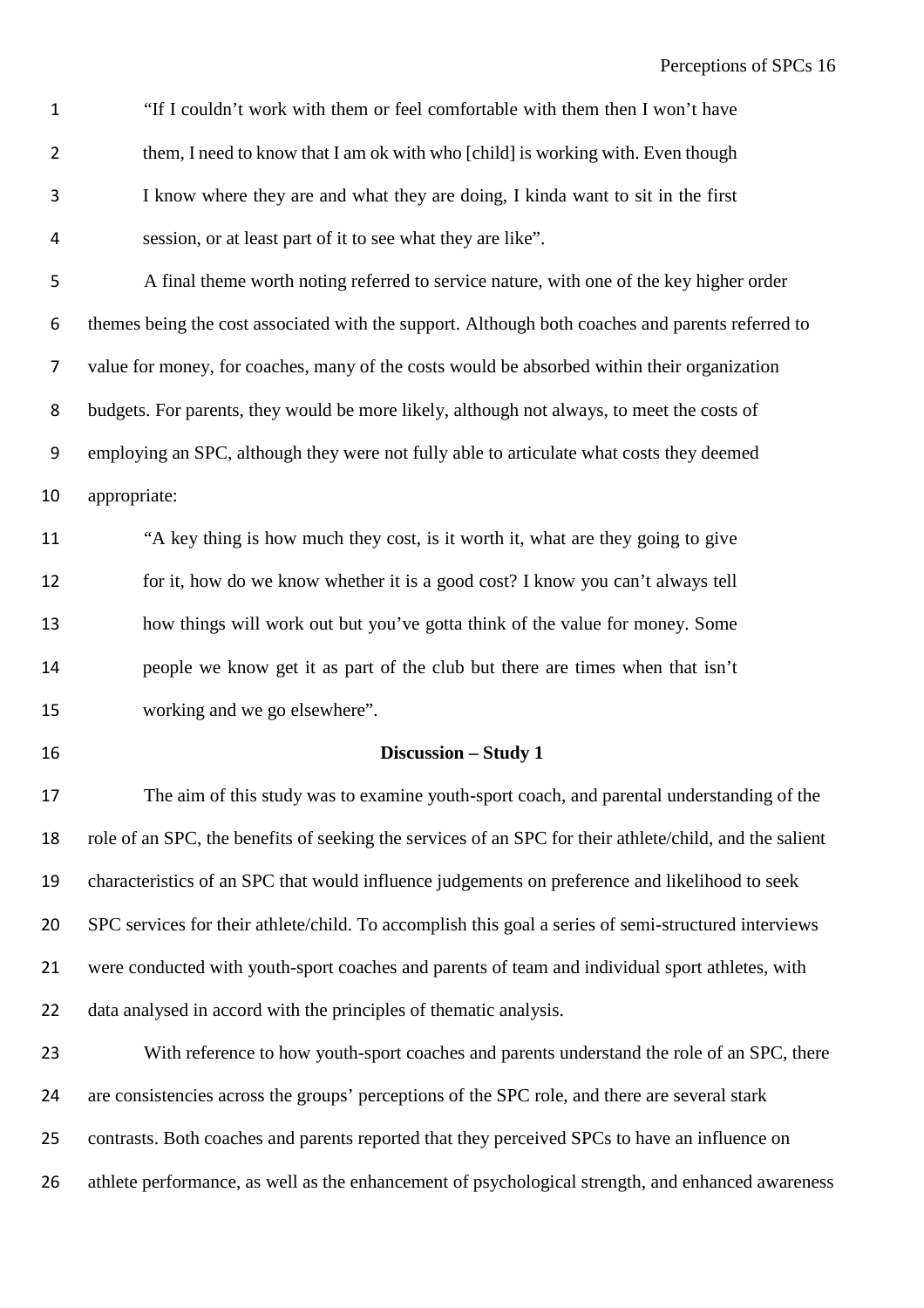of elite standard expectations. However, when viewing the raw data themes, it was interesting to see the extent to which parents perceived a key role of the SPC to be associated with athlete development and well-being. This is not to say that coaches were not of the opinion that SPCs should be utilized for broader development purposes, more a case that they were more focused on the performance benefits that they anticipated would be realized following work with an SPC. A further key observation is the extent to which coaches perceive the role of an SPC being to assist them; both in terms of direct support, and for the coaches' continued development. In support of recent commentaries (e.g., McCarthy & Giges, 2017; Rynne, Mallett, & Rabjohns, 2017) coaches certainly perceive themselves as performers in their own right, and as such, see the SPC as a vehicle to influence their performance capability. Parents also perceived the SPC role to include coach support, as well as to develop parental knowledge of sport psychology (Harwood & Knight, 2015). Finally, in addition to some of the more outcome-focused roles, there were a number of key process expectations that coaches, and parents held of SPCs. For example, there was a common perception across both groups that the SPC should deliver services in varying formats and be easily available to athletes. In fact, for the latter point, the availability of e-support was reinforced suggesting that, perhaps, with ever-evolving social media usage, alternative formats of support require development and training (Heaney, 2013).

 The results of this research have important implications for the field of sport psychology. Given the lack of clear understanding to the roles of SPCs, it could be valuable for individuals and organizations to disseminate more widely and clearly the benefits of SPCs and to further manage the expectations held by potential consumers, especially those with limited experience of utilizing 22 such services. Of course, this has to an extent been encouraged in previous work (e.g., Woolway & Harwood, 2015) but consideration to how SPCs are perceived by alternative gatekeepers such as parents and coaches appears necessary. When considering SPC training, findings associated with modes of delivery (e.g., individual, group, practical) and availability appear to warrant attention given that many training routes appear to solely focus on individual support. Training on how best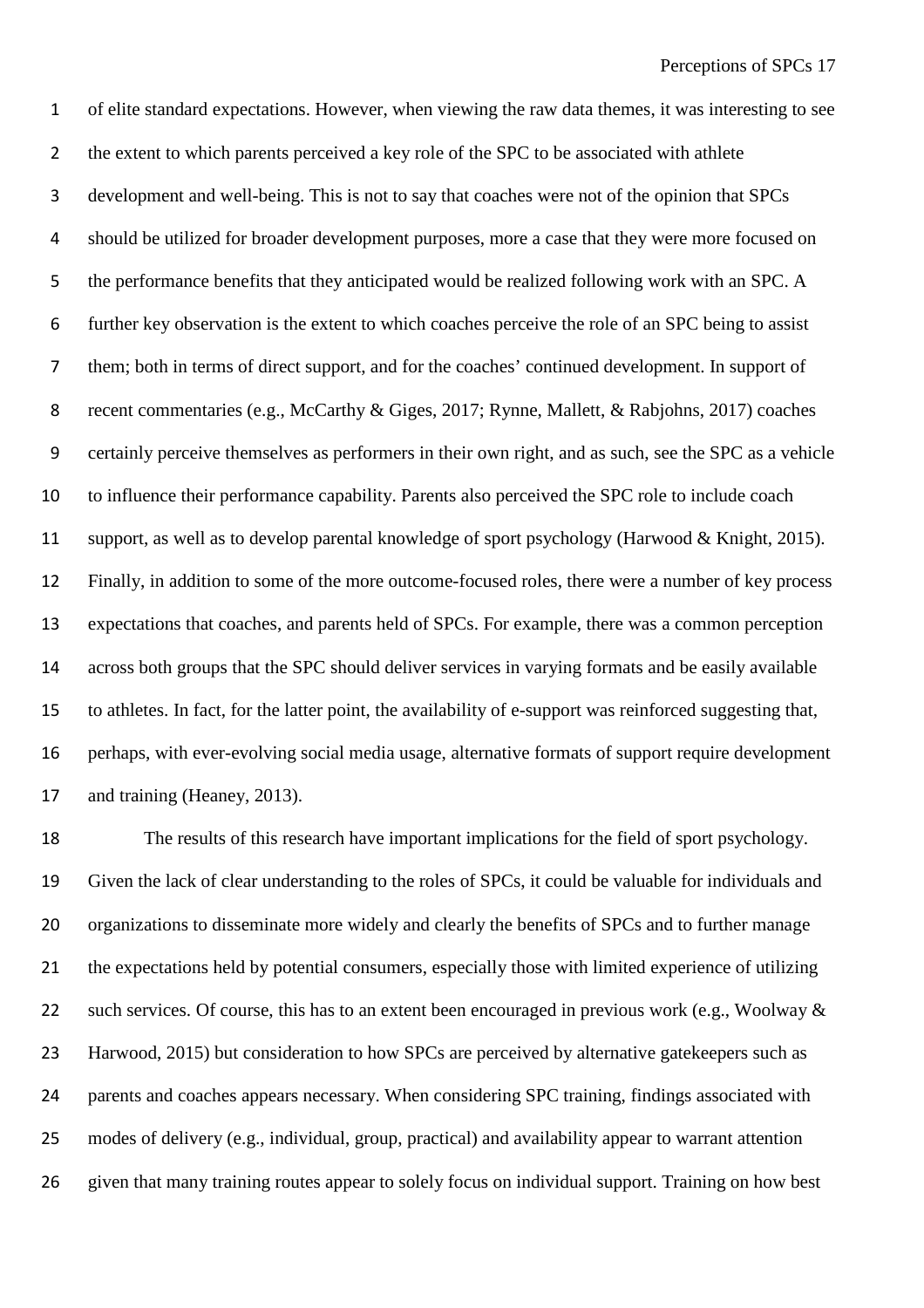to consult with both individuals and groups (be they athletes, coaches, parents, significant others) seems necessary, as does increasing awareness of how best to consult within practical settings (e.g., Ponnusamy & Grove, 2014) and when using alternative approaches such as social media (Cotterill & Symes, 2014). Given that the data were generated by potential consumers, those delivering the services must be cognizant of the consumer demands.

 Turning attention to the characteristics associated with influencing youth-sport coach and parent judgments on preference and likelihood to seek SPC services, themes similar to those reported in athlete studies emerged (e.g., interpersonal skills; Woolway & Harwood, 2015), with the exception of physical (e.g., build, weight) and uncontrollable (e.g., race, gender) characteristics. However, some similarities to findings reported in previous coach-focused studies, and in particular that by Zakrajsek et al. (2013) where coaches expressed preferences to experience, desirable characteristics, and, style of communication of the SPC. Such findings reinforce some of the current findings given that for the population sampled, personal-focused characteristics appeared to hold greater value. Further to this, themes relating to availability of the SPC not previously mentioned in athlete studies (e.g., cost, willingness to travel) emerged as well as differences across the coach and parent populations within themes. One key example was reported within the interpersonal skills theme where parents would judge their selection of an SPC based on how they would feel in their company; a characteristic or criteria not reported by coaches.

 Despite the advances in knowledge made from the data presented in study 1 using a qualitative thematic analysis approach, the overarching research aim was to elicit gatekeeper perceptions of SPCs. To achieve this, the intention of Study 2 was to employ a quantitative conjoint analysis to examine the salient SPC characteristics identified from Study 1, and to identify the relative value related to aspects of the descriptions. The purpose of the data being to increase awareness to the characteristics that SPCs may wish to develop to be more marketable to varying audiences who may seek their services (e.g., youth-sport coaches, parents) and to ultimately enhance their effectiveness as an SPC. In doing so, the authors acknowledge the tension that exists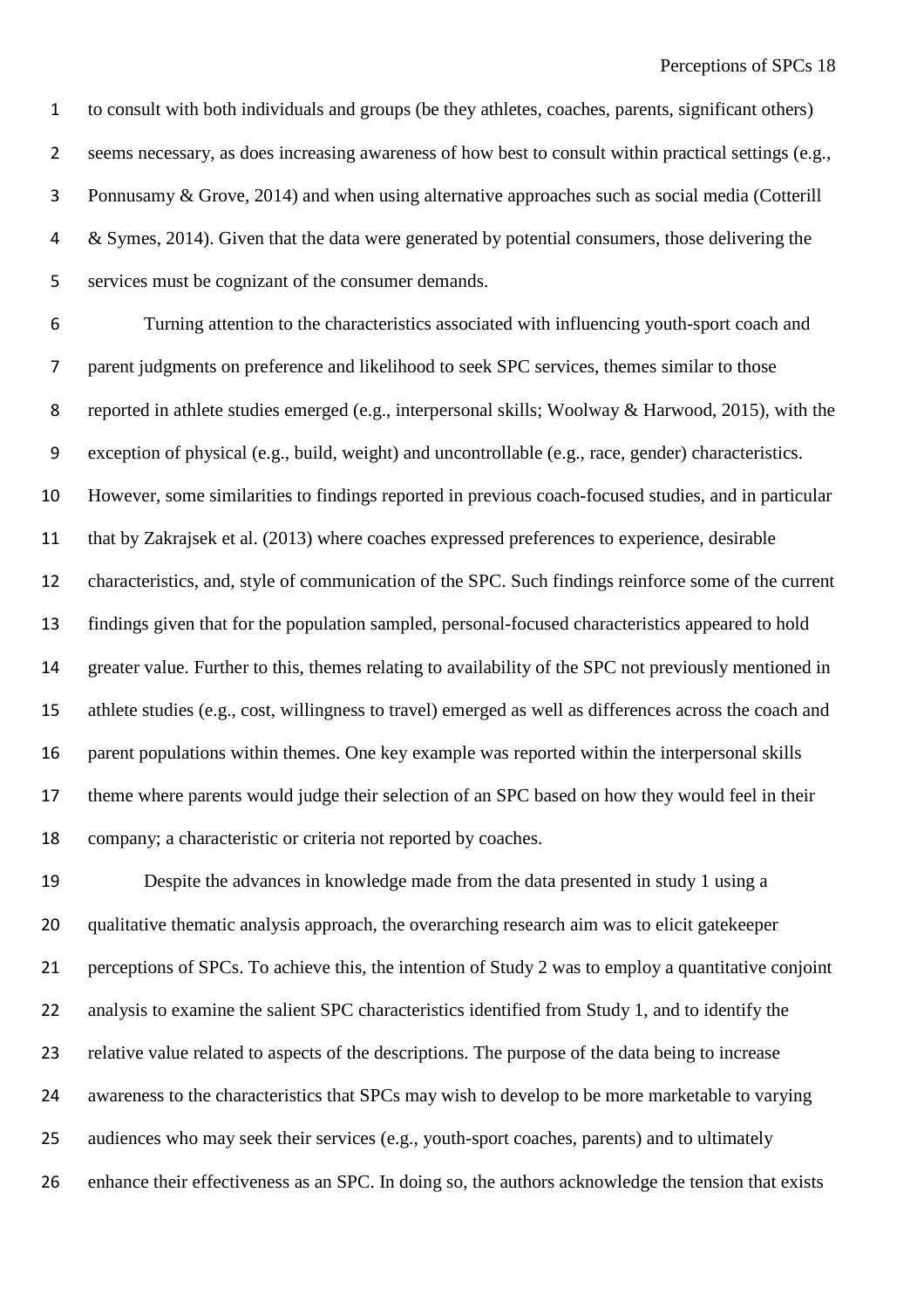| 1              | when using mixed-methods (cf. Sparkes, 2015) but progressed via the adoption of a pragmatic                   |
|----------------|---------------------------------------------------------------------------------------------------------------|
| $\overline{2}$ | stance to address the research question at a different level that in this case, required a shift from         |
| 3              | epistemological purity (see McGannon & Schweinbenz, 2011 for a full review).                                  |
| 4              | <b>Study 2 - Method</b>                                                                                       |
| 5              | <b>Participants</b>                                                                                           |
| 6              | A total of 115 participants (youth-sport coaches: $N = 51$ ; parents: $N = 64$ ) with either                  |
| 7              | athletes or children currently involved in sport took part in the study. The coaches (male $= 40$ ,           |
| 8              | female = 11; <i>M</i> age = 37.32, <i>SD</i> = 12.33) represented a range of competitive levels, including;   |
| 9              | voluntary (foundation/grassroots; $N = 25$ ), county/regional ( $N = 14$ ), or professional/governing         |
| 10             | body (academy/youth national; $N = 12$ ). Similarly, parents (male = 24, female = 40; M age = 46.51,          |
| 11             | $SD = 5.55$ ) reported that their child participated at a foundation/grassroots ( $N = 16$ ), county/regional |
| 12             | $(N = 34)$ , or professional/governing body (academy/youth national; $N = 14$ ) level. Participants were      |
| 13             | only eligible for participation in the study if they had no previous exposure to SPCs.                        |

#### **Instrumentation**

*Demographic Measures*. Participants were first asked to complete items relating to their gender, age and their status as either a coach or a parent. Those identifying as a parent were asked to respond in relation to their child's level of competition (e.g. grassroots, county/regional, or professional/governing body) and age. Coach participants completed items relating to the level at which they coach (e.g. volunteer, county/regional, or professional/governing body) and the age of the athletes with which they work.

 **SPC Profiles.** The selected attributes for the study were generated within study 1 of this two-part study, and resulted in five characteristics to be investigated. These were (a) experience and training, defined as the volume of experience held by the SPC and indicated by their qualification or training status; (b) interpersonal skills, defined as the ability of the SPC to use his or her personality to develop a positive working relationship with athletes; (c) consultant reputation, defined as the extent to which the perceived effectiveness of the SPC is known; (d) consultancy focus, defined as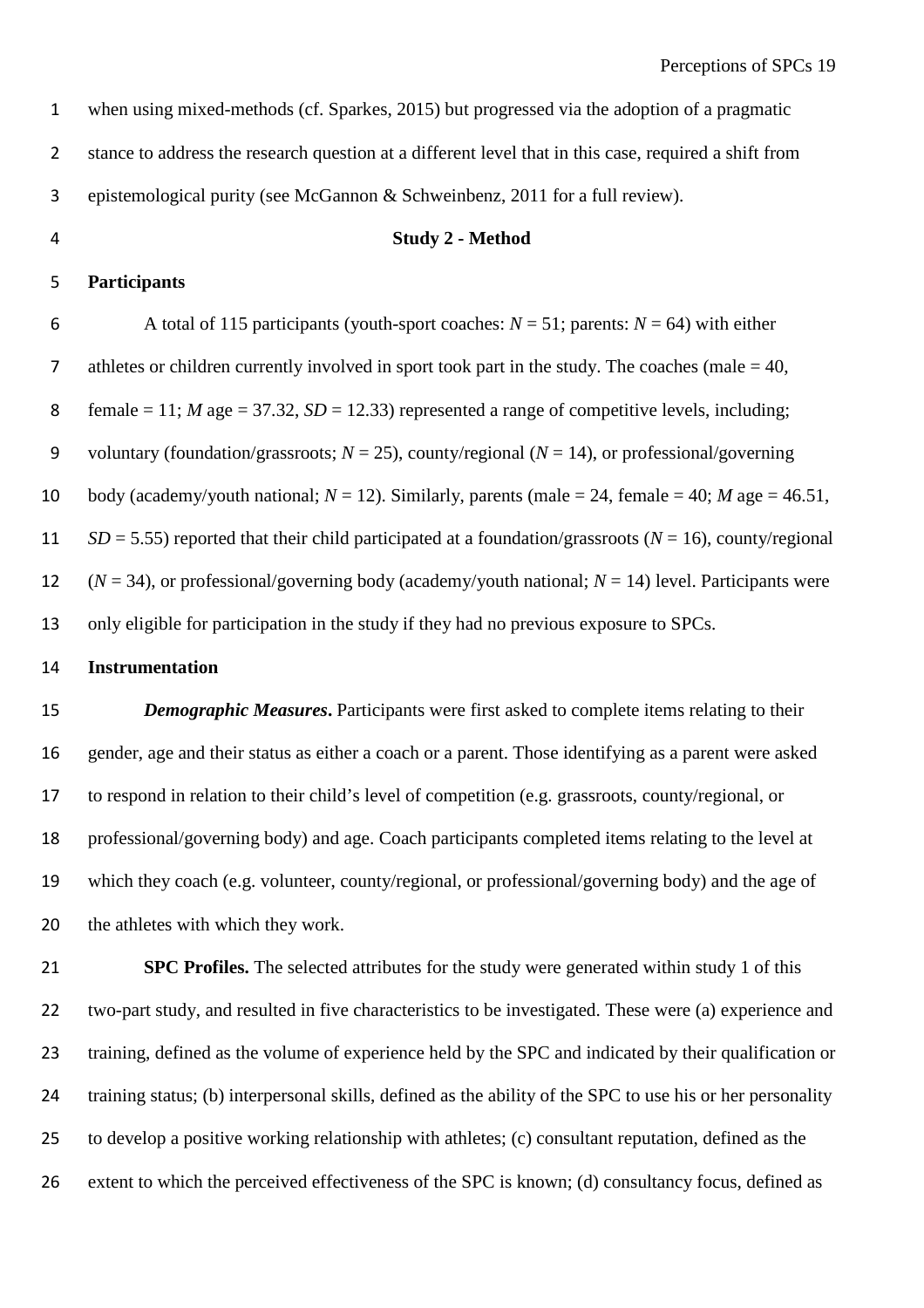the SPCs primary focus of their work; and (e) service nature, defined as the method by which the

2 SPC is employed<sup>[1](#page-19-0)</sup>.

 The aim of a conjoint analysis is to determine the most preferred levels of each variable that is investigated, therefore the following levels were selected for use in this study: a) experience and training (high or low), b) interpersonal skills (high or low), c) reputation (high or low), d) consultancy focus (performance or well-being), and e) service nature (independent or organizational). This technique asks respondents to make choices by trading off features against each other meaning that choices are made in the same fashion as the consumer presumably does. Conjoint analysis allows the researcher to determine both the relative importance and the most preferred level of each attribute, is more robust than previously employed rank order techniques, and can then be used to predict individuals' future decisions. In keeping with the expectations for an effective conjoint analysis (Woolway & Harwood, 2015), the attributes were deemed to be independent of each other, thus limiting the potential for them to overlap and be 'double-counted', and the statements were deemed appropriate given their concise meaning. As such, a full-profile method was utilized for this study with the combination of all variables and levels resulted in 32 SPC profiles that formed the instrumentation for this study. Participants were asked to rate their preference for each of the profiles on an 11-point scale ranging from 0 (*Very low preference*) to 10 (*Very high preference*). Presenting participants with 32 profiles in one form has the potential to add complexity and overwhelm individuals; profiles were divided into and presented as four equal sections of eight profiles each.

### **Procedure**

 $\overline{a}$ 

 Having received ethical clearance from the lead author's institution, participant information 23 and guidance, demographic questions, and the practitioner profiles were entered into SurveyMonkey [\(www.surveymonkey.com\)](http://www.surveymonkey.com/). Participants were recruited via a combination of

<span id="page-19-0"></span><sup>&</sup>lt;sup>1</sup> Information is available on request from the lead author in the form of supplementary figures relating to the information presented to participants about the five characteristics.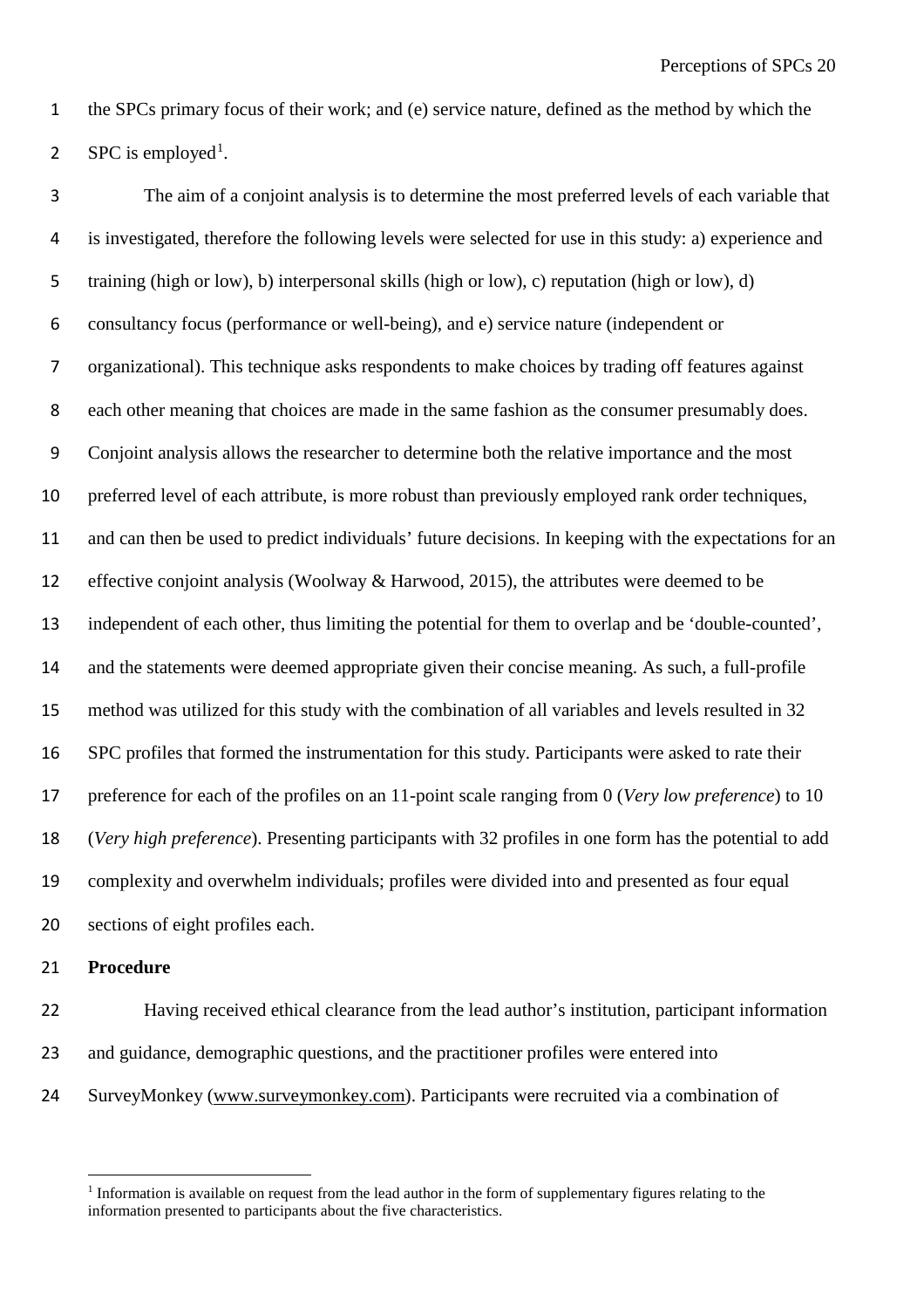approaches that included: contacts of the research team, social media, snowballing. Once they volunteered their consent to take part, participants completed the demographic questions relating to age, gender, and coach/parent level. Next, each SPC attribute was defined (e.g., experience and training) alongside the choice of levels (e.g., high/low). Participants were then asked to rate their preference for each of the 32 practitioner profiles on an 11-point scale.

### **Data Analysis**

 Data were downloaded into SPSS 23.0.0 and checked for any missing or incorrect responses prior to a conjoint analysis being conducted on individuals' rating data. Conjoint analysis produces utility (part-worth) scores and relative importance scores. Utilities (part-worth) provide a quantitative representation of the preference for each level of an attribute, and are expressed in a common unit, allowing for the addition of scores to produce the total utility of any given combination. Following the conjoint analysis, Multivariate Analyses of Variance (MANOVA) were conducted to analyze the subgroup differences in terms of gender (male/female), and level of competition (coaches; volunteer/ county/ professional; parents; grassroots/ county/ professional).

#### **Results**

 Conjoint analysis indicated that the most preferred SPC was one who had high levels of experience and training, high interpersonal skills, whose reputation was known, a consultancy focus on performance, and who worked independently of an organization. The relative importance ratings indicate that interpersonal skills (42%) carried the most influence over participants' judgements, followed by experience and training (28%), reputation (13%), consultancy focus (9%), and service nature (8%).

 Post-hoc MANOVA were conducted on the resulting utility (part-worth) scores to determine if there were any differences between subgroups in relation to their status as a coach or parent, their 24 gender, and the level at which they coach/their child competes. Coach respondents rated SPCs with 25 high experience and training significantly ( $p<.01$ ) higher than the parent sample (1.395 vs. 0.950; 26 respectively). An additional significant  $(p<0.01)$  finding between the two groups occurred in the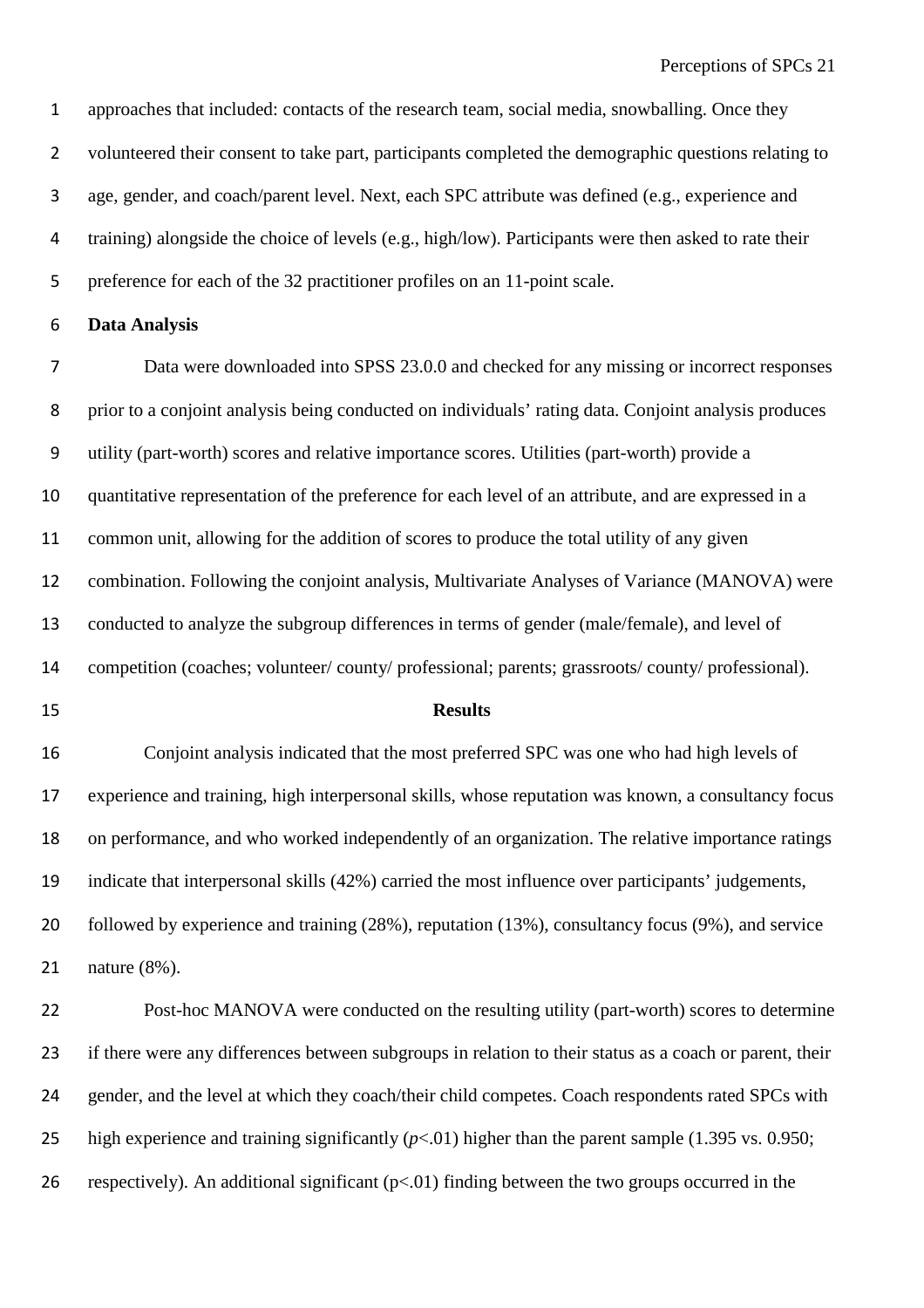consultancy focus attribute where coaches preferred an SPC who focused on performance, whereas 2 parents preferred a focus on well-being  $(0.175 \text{ vs. } -0.113)$ ; respectively). This latter finding was 3 again evident between male and female participants. The male sample significantly  $(p<0.05)$  preferred an SPC who focused on performance, with the female group preferring one who focused on well-being (0.148 vs -0.148 respectively for performance). These groups significantly (*p*<.05) differed on their ratings for the consultants' service nature with male respondents preferring an SPC who worked within an organization. The female sample preferred an SPC to work individually for an organization (0.048 vs -0.092 respectively for organizational service nature).

 After analyzing participant data by the level at which they coach/their child competes, one significant difference (*p*<.05) was evident. Volunteer coaches rated SPCs whose reputation was known significantly higher than county/regional level coaches (0.619 vs 0.179 respectively). No significant differences existed between other groups (*p*<0.05).

### **Discussion – Study 2**

 The present study was designed to enhance understanding of youth-sport coach and parent preferences for SPC attributes with specific respect to sport psychology services. Interpersonal skills were identified as the most preferred SPC attribute, followed by experience and training, reputation, consultancy focus, and service nature. Such an outcome highlights the importance of interpersonal skills within the SPC domain and reflects the perceptions of others who seek, and experience successful support in alternative counselling-based professions (Pope, 1996). The combination of interpersonal skills and experience and training collectively accounted for more than 70% of the influence on consumer preferences across all participant groups in the study. The consistency, and degree to which importance was placed upon interpersonal skills unequivocally strengthen the recent calls for the development of this key personal competency within professional training programs (see Harwood, 2016).

 Although professional titles were not explicitly referred to, participants were seemingly able to acknowledge the importance of training routes and experience. However, it would be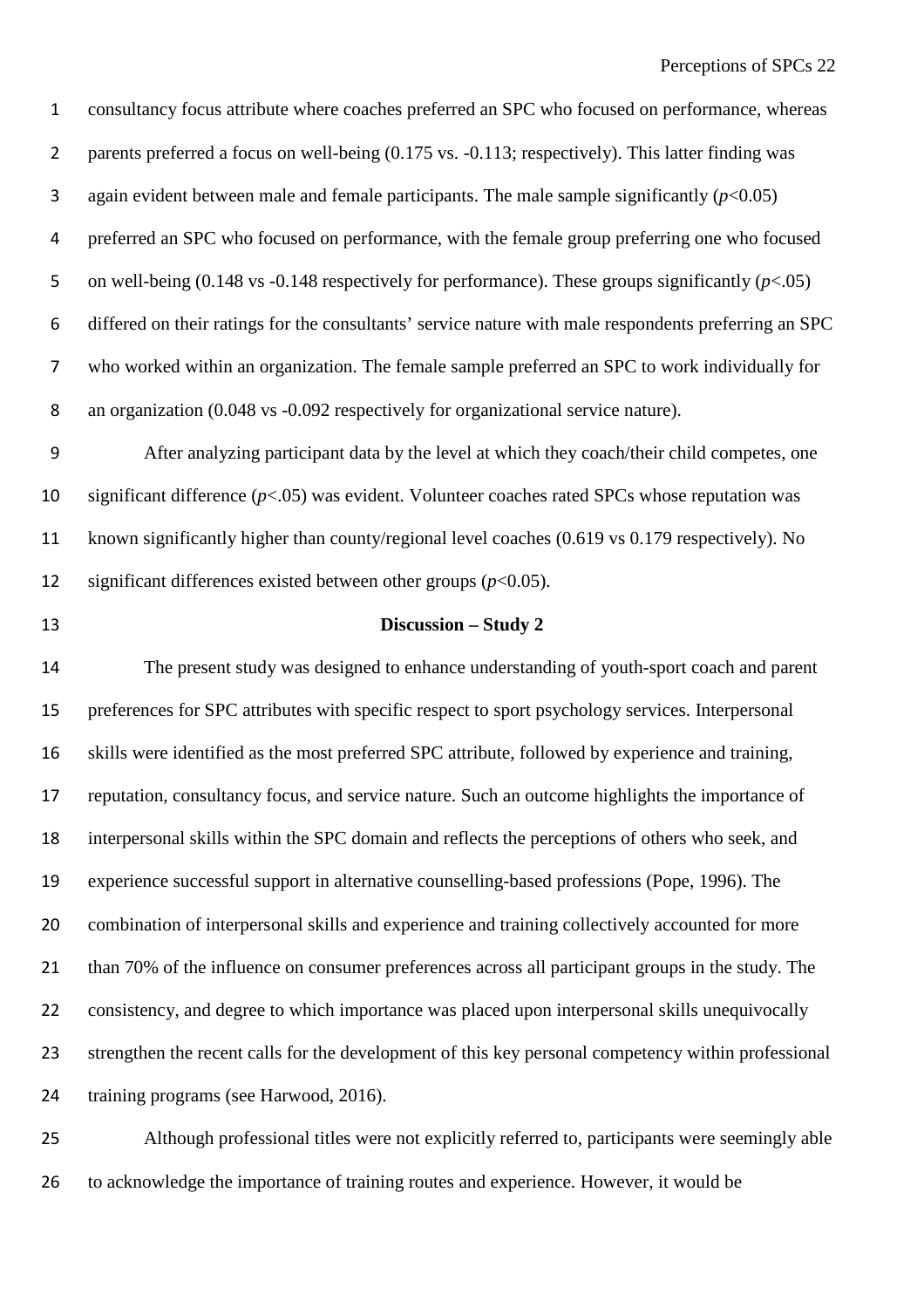irresponsible to assume that all participants were aware to what the appropriate training routes are to protected titles, and that potential service consumers are educated about the role, benefits, and preferred characteristics of SPCs. Organizations with a responsibility for the governance of sport psychology qualifications may benefit the field by providing appropriate information for *potential* service users to enhance confidence regarding the profession. This is especially the case given the upsurge in competing professions (e.g., life skills coaching) where individuals may be unaware of the nuances between the varying professions that offer psychology-oriented services in the sporting arena (Nasar & Devlin, 2011). In fact, this very point reflects some interesting work in the field of late where greater awareness, both within, and external to the profession, is advocated to what the role of an SPC is (see Winter & Collins, 2015a), and more poignantly to the importance of ensuring that the approaches advocated and utilized within the profession have a sound evidence-based underpinning (e.g., Winter & Collins, 2015b). Excellent examples of this are the recent studies that have examined the development, and usage of observation within applied sport psychology from the perspective of experienced and trainee practitioners (e.g., Holder & Winter, 2017; Martin, Winter, & Holder in press). To expand, observation has long been used as an assessment, evaluation, and monitoring strategy by SPCs despite there being a lack of research, and subsequent guidance for training programs specific to the sport psychology domain. This commentary clearly indicates that SPCs, be they trainees, or fully qualified, require a broad knowledge base, an expansive skillset and varying experiences to be able to respond to the increasing demands that sporting organizations and contexts place upon them. As SPCs are being challenged to be "more things to more people" it becomes essential for professional development and training systems to provide an appropriate quality assured, and well-regulated system of training.

#### **General Discussion**

 The purpose of this research was to explore youth-sport coach and parent perceptions of SPCs. To that end, Study 1 employed a qualitative thematic analysis where coaches and parents reported a common perception of SPCs in that they have an influence on athletic performance,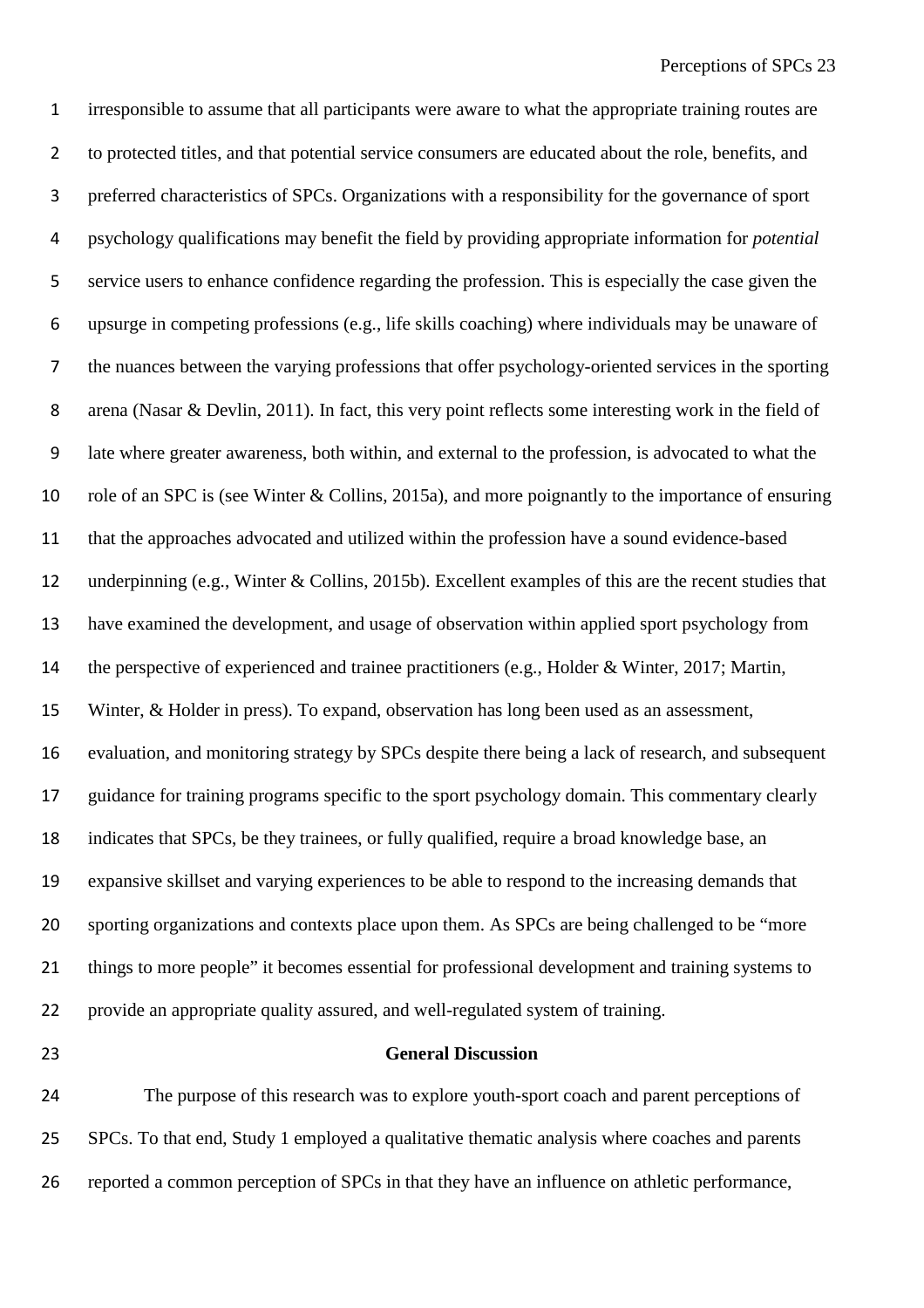psychological strength development, and greater awareness to expectations associated with the elite standard. Although a performance focus was evident, further examination of the data suggested parental perceptions of SPCs to be more focused towards general athlete development and well- being. Study 2 built on the findings of Study 1 using a quantitative conjoint analysis to determine the relative importance of the SPC characteristics with the findings of the work highlighting the demand for SPCs with effective and high level interpersonal skills.

 With the overall findings in mind, it would be appropriate to suggest that when neophytes enter qualification pathways, a rigid appraisal of their interpersonal skills is conducted to establish the extent to which they need to focus on developing such qualities early in the training process. The same, of course, could also be levelled at more experienced SPCs who engage in continual reflection of their consulting effectiveness and engagement with client groups. Acknowledging the broader issues associated with training programs and more specifically, competency development, organizations responsible for the development and provision of training routes may wish to utilize a model akin to that advocated by Miller (1990) for healthcare professions, to enable SPCs to progress from novice, to expert, in terms of knowledge application (Rønnestad & Skovholt, 2003). Specifically, competence development progresses via the possession of knowledge (know), the interpretation of, and being able to apply the knowledge (know-how), demonstrating the application of knowledge (shows how), and finally applying the knowledge in 'real-world' (does). Within the context of interpersonal skill development, many neophytes are likely to enter a training programme with a knowledge to what the essential interpersonal skills are for working with a client (i.e., know), yet be unaware, or would not have been asked to consider, how the skills might be employed, for example, with a client in a high-performance environment when they are performing poorly (i.e., know-how). Undoubtedly, the key implication here is for professional associations responsible for developing training routes (and post-accreditation development) to mandate specific skills training as part of their qualifications given that such skills are now consistently being identified as preferred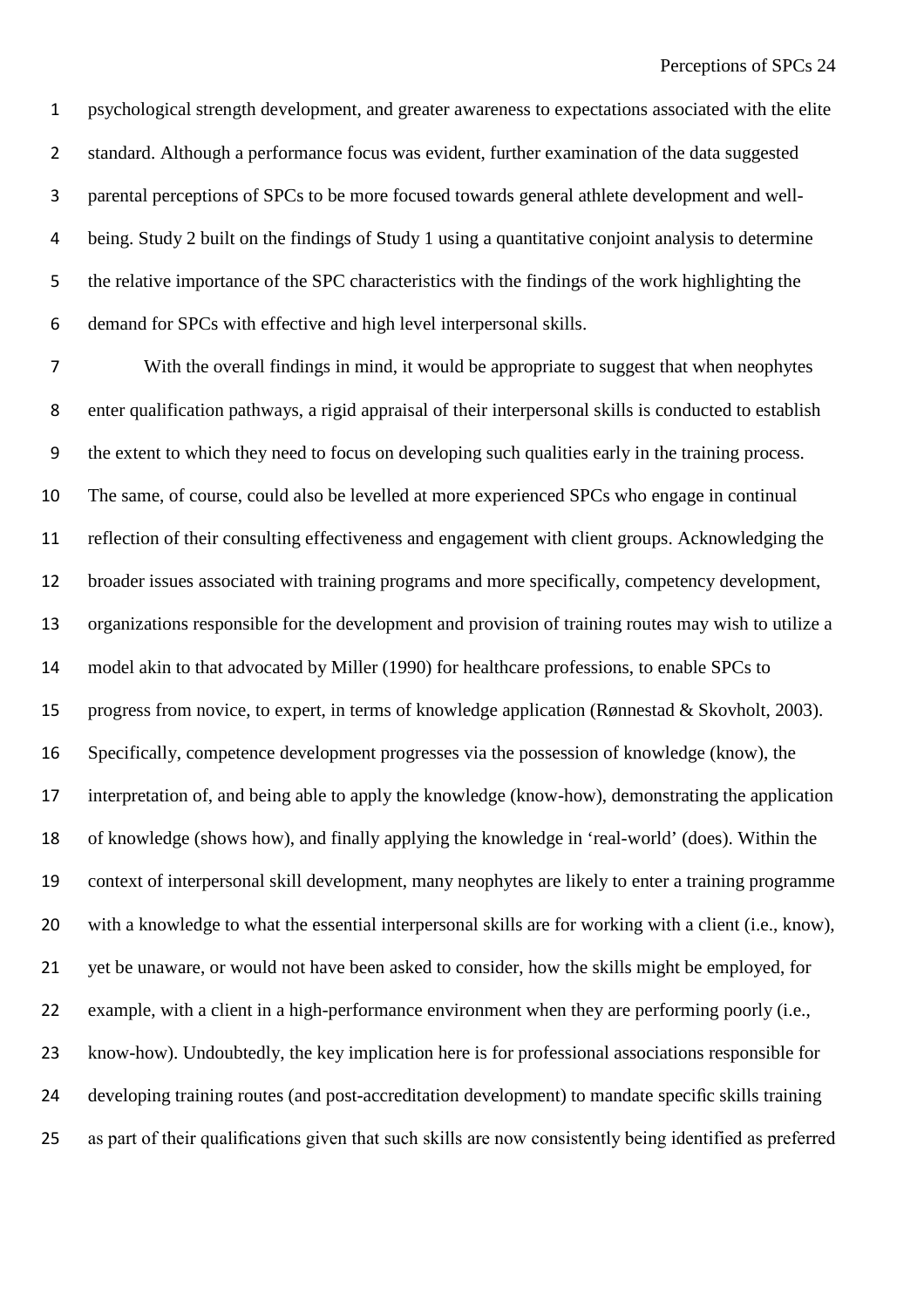characteristics by those either seeking the services of an SPC for themselves, or for those for whom they are responsible.

 The nuanced findings around consultancy focus also bear some thought with respect to how practitioners, both neophyte and experienced, may tailor their rapport building with parents and coaches. Whilst youth-sport coaches preferred a performance enhancement focus, parents ascribed greater importance to services favouring the well-being and personal development of their child. This was also the case for females in the sample, the majority of whom were mothers (i.e., as opposed to coaches). Although this factor was of less relative importance to other characteristics, it offers implications not only for the ways that practitioners present themselves in general, but also how they navigate potential philosophical differences between mothers and fathers in the family dynamic. Indeed, a limitation of the current study is that it investigated those gatekeepers who may be prospective consumers as opposed to those who have had extensive experience with sport psychology consultants. Given the lack of experience with SPCs, it is fair to assume that detailed perceptions to the role, and benefits of such individuals held by the participants could be limited. However, given the richness of data that emerged from the interviews, coupled with the support for themes presented in previous work and the emergence of new insights, the limitation may not be as dramatic as initially thought. Future work to compare data to individuals with more extensive experience with SPCs would certainly provide clarity here. Notwithstanding this, a further area for work would be to understand the hiring experiences and decisions of those managerial staff with direct organizational responsibility for employing sport psychologists (Hings, Wagstaff, Thelwell, 21 Gilmore, & Anderson, 2017; Larner, Wagstaff, Thelwell, & Corbett, 2017). This current work could also be intimately extended to in-depth reflections of practitioners who have been hired by parents, aligned with reflections of parents who have employed practitioners to work with their child. Such research may also scrutinize views around independent versus organizationally- employed practitioners as females (the majority of whom were parents) favoured an independent consultant over one provided through an organization.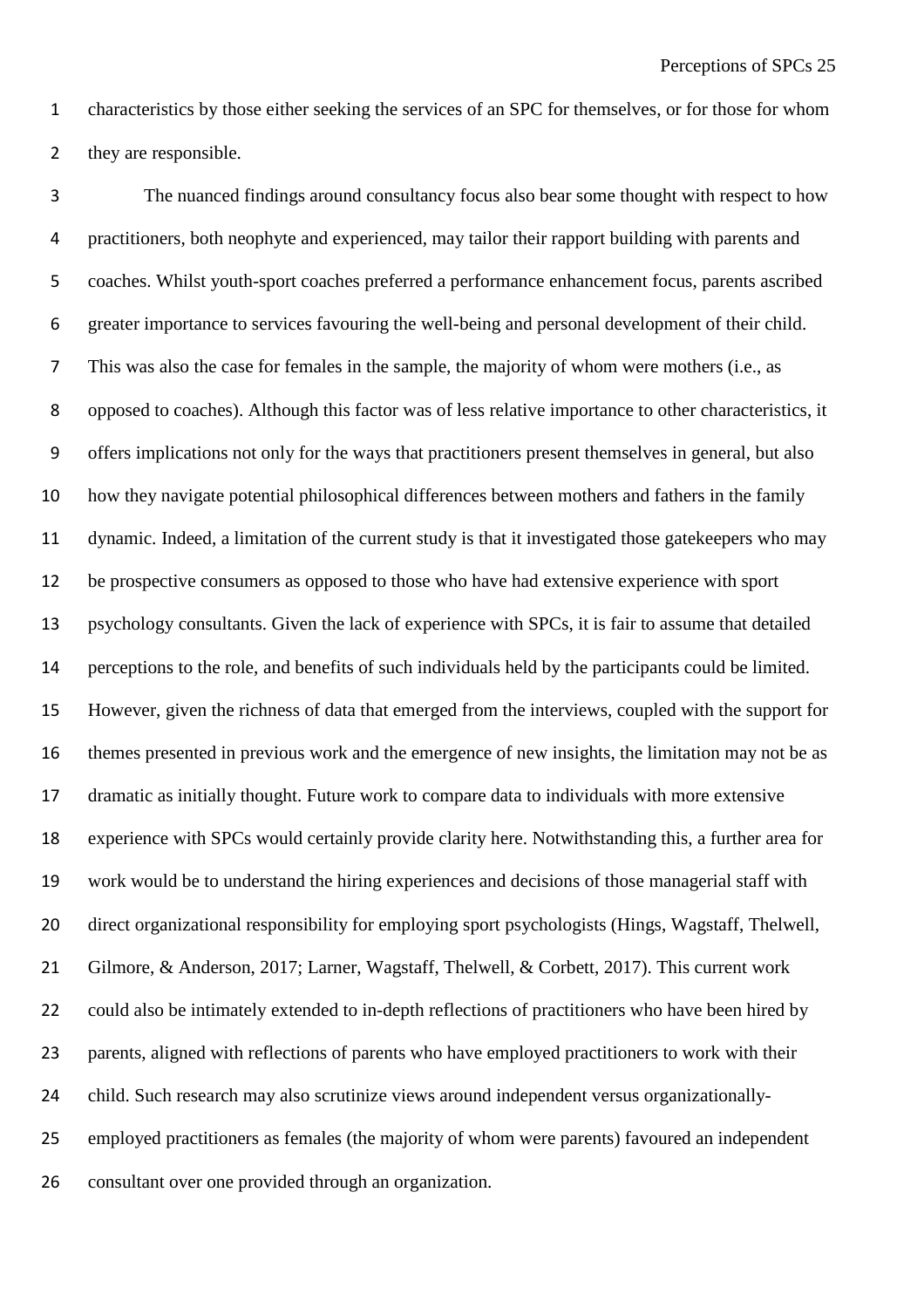| $\mathbf 1$    | In conclusion, this two-part study contributes to the existing SPC consumer preference                   |
|----------------|----------------------------------------------------------------------------------------------------------|
| $\overline{2}$ | literature in that the views of salient third parties (coaches and parents) were established to the role |
| 3              | of an SPC, the benefits that an SPC could have on their athlete/child, and the characteristics that are  |
| 4              | most salient to influence judgments on preference and likelihood to seek consultant services on          |
| 5              | behalf of their athlete/child. Not only do the findings from Study 1 provide useful indicators of how    |
| 6              | SPCs are viewed in terms of their role and benefit to client groups, but it also enabled a more          |
| 7              | detailed insight to the characteristics that key gatekeepers seek in SPCs to take place in Study 2. As   |
| 8              | such, from 32 differing practitioner profiles, the study revealed that an SPC who had high               |
| 9              | interpersonal skills, an elevated level of experience and training, and a known reputation to be         |
| 10             | preferred by all coach and parent participants. Such findings reinforce the importance of ensuring       |
| 11             | that consumers are appropriately educated on the role and benefits of SPCs, and for training             |
| 12             | programmes to ensure that opportunities to demonstrate the application of interpersonal skills are       |
| 13             | available. We hope that the implications of these findings assist the ongoing professional               |
| 14             | development and promotion of the field of applied sport psychology.                                      |
| 15             | <b>References</b>                                                                                        |
| 16             | Braun, V., & Clarke, V. (2006). Using thematic analysis in psychology. Qualitative Research in           |
| 17             | <i>Psychology, 3, 77–101.</i>                                                                            |
| 18             | Cotterill, S., & Symes, R. (2014). Integrating social media and new technologies into your practice      |
| 19             | as a sport psychology consultant. Sport and Exercise Psychology Review, 10, 55-64.                       |
| 20             | Eubank, M. (2016). Trainee learning experiences for the demonstration of practitioner competence:        |
| 21             | A commentary on the commentary. Sport and Exercise Psychology Review, 12, 84-87.                         |
| 22             | Hamberger, M., & Iso-Aloha, S.P. (2006). Factors affecting athletes' attitudes toward sport              |
| 23             | psychology consultants. Journal of Contemporary Athletics, 2, 57-77.                                     |
| 24             | Harwood, C.G. (2016). Doing Sport Psychology? Critical Reflections of a Scientist-Practitioner. In       |
| 25             | M. Raab, P. Wylleman, R. Seiler, A-M. Elbe, & A. Hatzigeorgiadis, (Eds.), Sport and                      |
|                |                                                                                                          |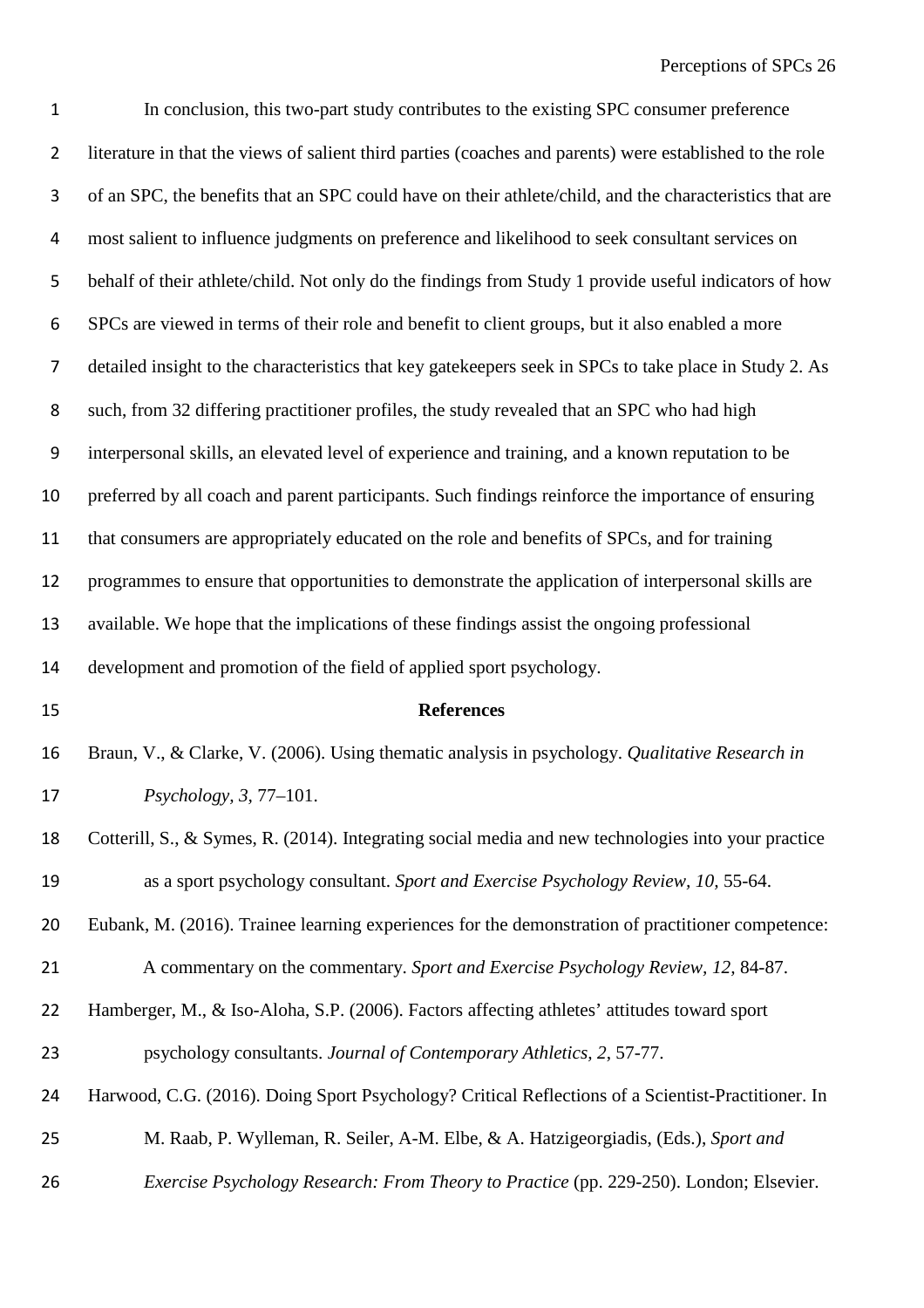| $\mathbf{1}$   | Harwood, C.G., & Knight, C.J. (2015). Parenting in youth sport: A position paper on parenting       |
|----------------|-----------------------------------------------------------------------------------------------------|
| $\overline{2}$ | expertise. Psychology of Sport and Exercise, 16, 24-35.                                             |
| 3              | Heaney, C. (2013). Keeping sport and exercise scientists 'appy' – online and mobile technologies in |
| 4              | sport and exercise science. The Sport and Exercise Scientist, 37, 14-15.                            |
| 5              | Hings, R.F., Wagstaff, C.R.D., Thelwell, R.C., Gilmore, S., & Anderson, V. (2017). Emotional        |
| 6              | labor and professional practice in sports medicine and science. Scandinavian Journal of             |
| 7              | Medicine and Science in Sports. doi: 10.1111/sms.12941                                              |
| 8              | Holder, T., & Winter, S. (2017). Experienced practitioners use of observation in applied sport      |
| 9              | psychology. Sport, Exercise, and Performance Psychology, 6, 6-19.                                   |
| 10             | doi:10.1037/spy0000072                                                                              |
| 11             | Keegan, R.J., Harwood, C.G., Spray, C.M., & Lavallee, D. (2014). A qualitative investigation of the |
| 12             | motivational climate in elite sport. Psychology of Sport and Exercise, 15, 97-107.                  |
| 13             | doi.org/10.1016/j.psychsport.2013.10.006                                                            |
| 14             | Knight, C., Berrow, S.R. & Harwood, C.G. (2017). Parenting in sport. Current Opinion in             |
| 15             | Psychology, 16, 93-97. doi.org/10.1016/j.copsyc.2017.03.011                                         |
| 16             | Larner, R.J., Wagstaff, C.R.D., Thelwell, R.C., & Corbett, J. (2017). A multistudy examination of   |
| 17             | organizational stressors, emotional labor, burnout, and turnover in sport organizations.            |
| 18             | Scandinavian Journal of Medicine and Science in Sports. doi: 10.1111/sms.12833                      |
| 19             | Lovell, G.P., Parker, J.K., Brady, A., Cotterill, S.T., & Howatson, G. (2011). Looking the part:    |
| 20             | Female sports psychologists' body mass index and dress influences athletes' perceptions of          |
| 21             | their potential effectiveness. The Sport Psychologist, 25, 82-93.                                   |
| 22             | Lubker, J.R., Visek, A.J., Watson, J.C., & Singpurwalla, D. (2012). Athletes' preferred             |
| 23             | characteristics and qualifications of sport psychology practitioners: A consumer market             |
| 24             | analysis. Journal of Applied Sport Psychology, 24, 465-480.                                         |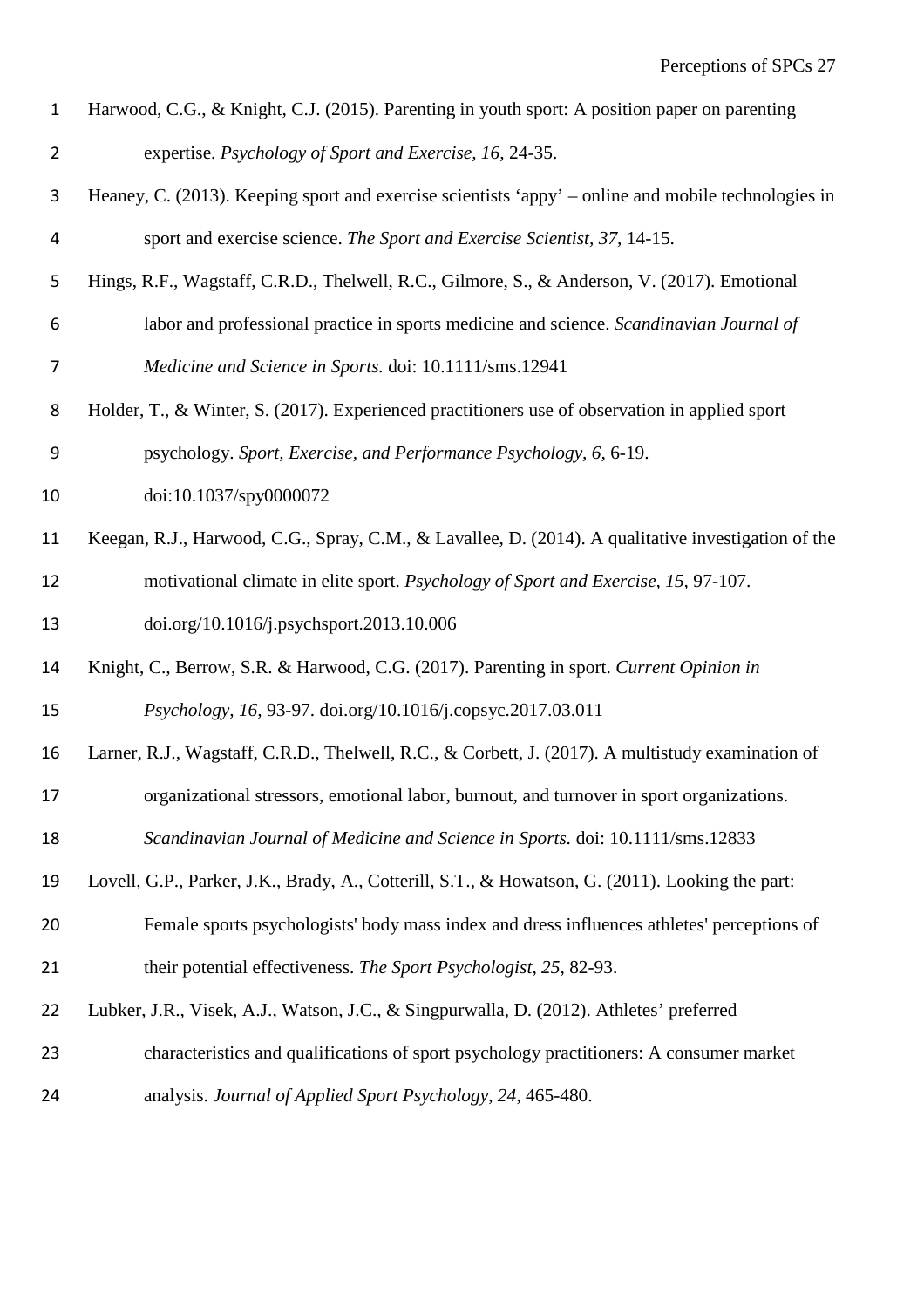| $\mathbf{1}$     | Lubker, J.R., Watson, J.C., Visek, A.J., & Geer, J.R. (2005). Physical appearance and the perceived |
|------------------|-----------------------------------------------------------------------------------------------------|
| $\overline{2}$   | effectiveness of performance enhancement consultants. The Sport Psychologist, 19, 446-              |
| $\mathbf{3}$     | 458.                                                                                                |
| 4                | Maniar, S.D., Curry, L.A., Sommers-Flanagan, J., & Walsh, J.A. (2001). Student-athlete              |
| 5                | preferences in seeking help when confronted with sport performance problems. The                    |
| 6                | Sport Psychologist, 15, 205-223.                                                                    |
| 7                | Martin, E.A., Winter, S., & Holder, T. (in press). An exploration of trainee practitioners'         |
| 8                | experiences when using observation. The Sport Psychologist. DOI:                                    |
| $\boldsymbol{9}$ | http://dx.doi.org/10.1123/tsp.2016-0019                                                             |
| 10               | McCarthy, P. & Giges, B. (2017). Helping coaches meet their psychological needs. In R. Thelwell,    |
| 11               | C. Harwood, & I. Greenlees, (eds.), The Psychology of Sports Coaching: Research and                 |
| 12               | Practice (pp. 101-113). London, UK: Routledge.                                                      |
| 13               | McGannon, K.R. & Schweinbenz, A.N. (2011). Traversing the qualitative-quantitative divide           |
| 14               | using mixed methods: Some reflections and reconciliations for sport and exercise                    |
| 15               | psychology. Qualitative Research in Sport, Exercise and Health, 3, 367-381.                         |
| 16               | Miller, G.E. (1990). The assessment of clinical skills/competence/performance. Academic             |
| 17               | Medicine, 65, S63-67.                                                                               |
| 18               | Morris, T., Alfermann, D., Lintunen, T., & Hall, H. (2003). Training and selection of sport         |
| 19               | psychologists: An international review. International Journal of Sport and Exercise                 |
| 20               | Psychology, 1, 139-154.                                                                             |
| 21               | Nasar, J.L., & Devlin, A.S. (2011). Impressions of psychotherapist's offices. Journal of Counseling |
| 22               | Psychology, 58, 310-320. doi:10.1037/a0023887                                                       |
| 23               | Ponnusamy, V., & Grove, J.R. (2014). Sport psychology service provision: Preferences for            |
| 24               | consultant characteristics and mode of delivery among elite Malaysian athletes. Journal of          |
| 25               | Sports Science & Medicine, 13(3), 638-644.                                                          |
| 26               | Pope, V.T. (1996). Stable personality characteristics of effective counselors: The Counselor        |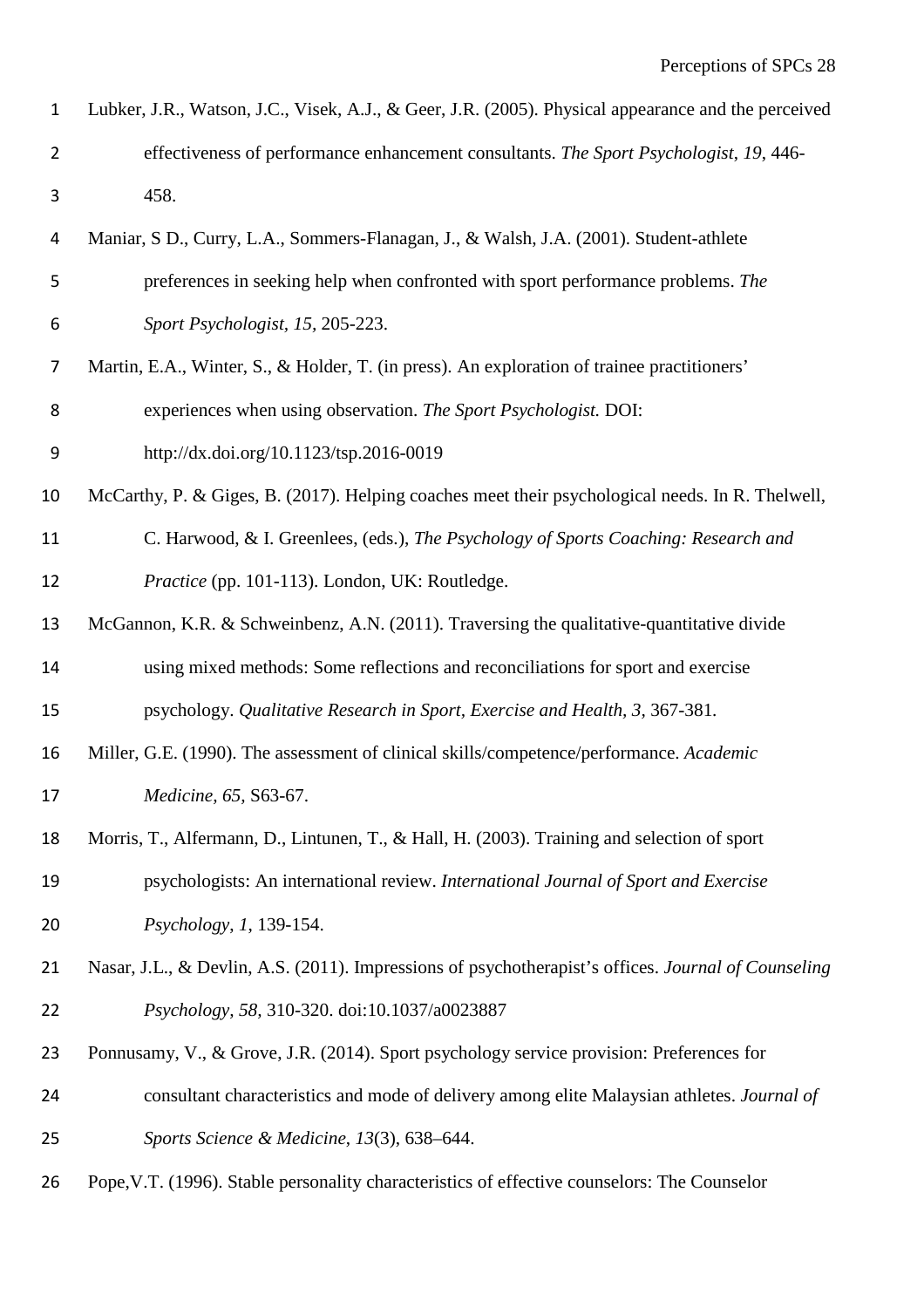| $\mathbf{1}$   | Characteristic Inventory. Dissertation Abstracts International, 57, 1503.                          |  |  |
|----------------|----------------------------------------------------------------------------------------------------|--|--|
| $\overline{2}$ | Rønnestad, M.H., & Skovholt, T.M. (2003). The journey of the counsellor and therapist: Research    |  |  |
| $\mathbf{3}$   | findings and perspectives of professional development. Journal of Career Development, 30,          |  |  |
| 4              | $5-44.$                                                                                            |  |  |
| 5              | Rynne, S., Mallett, C., & Rabjohns, M. (2017). High performance coaching: demands and              |  |  |
| 6              | development. In R. Thelwell, C. Harwood & I. Greenlees (eds.), The Psychology of Sports            |  |  |
| 7              | Coaching: Research and Practice (pp. 114-127). London, UK: Routledge.                              |  |  |
| 8              | Schinke, R.J., McGannon, K.R., Battochio, R.C., & Wells, G.D. (2013). Acculturation in elite       |  |  |
| 9              | sport: A thematic analysis of immigrant athletes and coaches. Journal of Sports Sciences,          |  |  |
| 10             | 31, 1676-1686. doi.org/10.1080.02640414.2013.794949.                                               |  |  |
| 11             | Smith, B., & McGannon, K.R. (2017). Developing rigor in qualitative research: Problems and         |  |  |
| 12             | opportunities within sport and exercise psychology. International Review of Sport and              |  |  |
| 13             | Exercise Psychology. doi.org/10.1080/1750984X.2017.1317357.                                        |  |  |
| 14             | Sparkes, A. C. (2015). Developing mixed methods research in sport and exercise psychology:         |  |  |
| 15             | Critical reflections on five points of controversy. Psychology of Sport and Exercise, 16, 49-      |  |  |
| 16             | 59.                                                                                                |  |  |
| 17             | Taylor, J. (1994). Examining the boundaries of sport science and psychology training practitioners |  |  |
| 18             | in applied sport psychology: Title usage and area of competence. Journal of Applied Sport          |  |  |
| 19             | Psychology, 6, 185-195.                                                                            |  |  |
| 20             | Van Raalte, J.L., Brewer, D.D., Matheson, H., & Brewer, B.W. (1996). British athletes' perceptions |  |  |
| 21             | of sport and mental health practitioners. Journal of Applied Sport Psychology, 8, 102-108.         |  |  |
| 22             | doi.org/10.1080/10413209608406311                                                                  |  |  |
| 23             | Visek, A.J., Harris, B.S., & Blom, J.C. (2009). Doing sport psychology: A youth sport consulting   |  |  |
| 24             | model for practitioners. The Sport Psychologist, 23, 271-291.                                      |  |  |
| 25             | Winter, S., & Collins, D. (2015a). Why do we do, what we do? Journal of Applied Sport              |  |  |
| 26             | Psychology, 27, 35-51. doi:10.1080/10413200.2014.941511.                                           |  |  |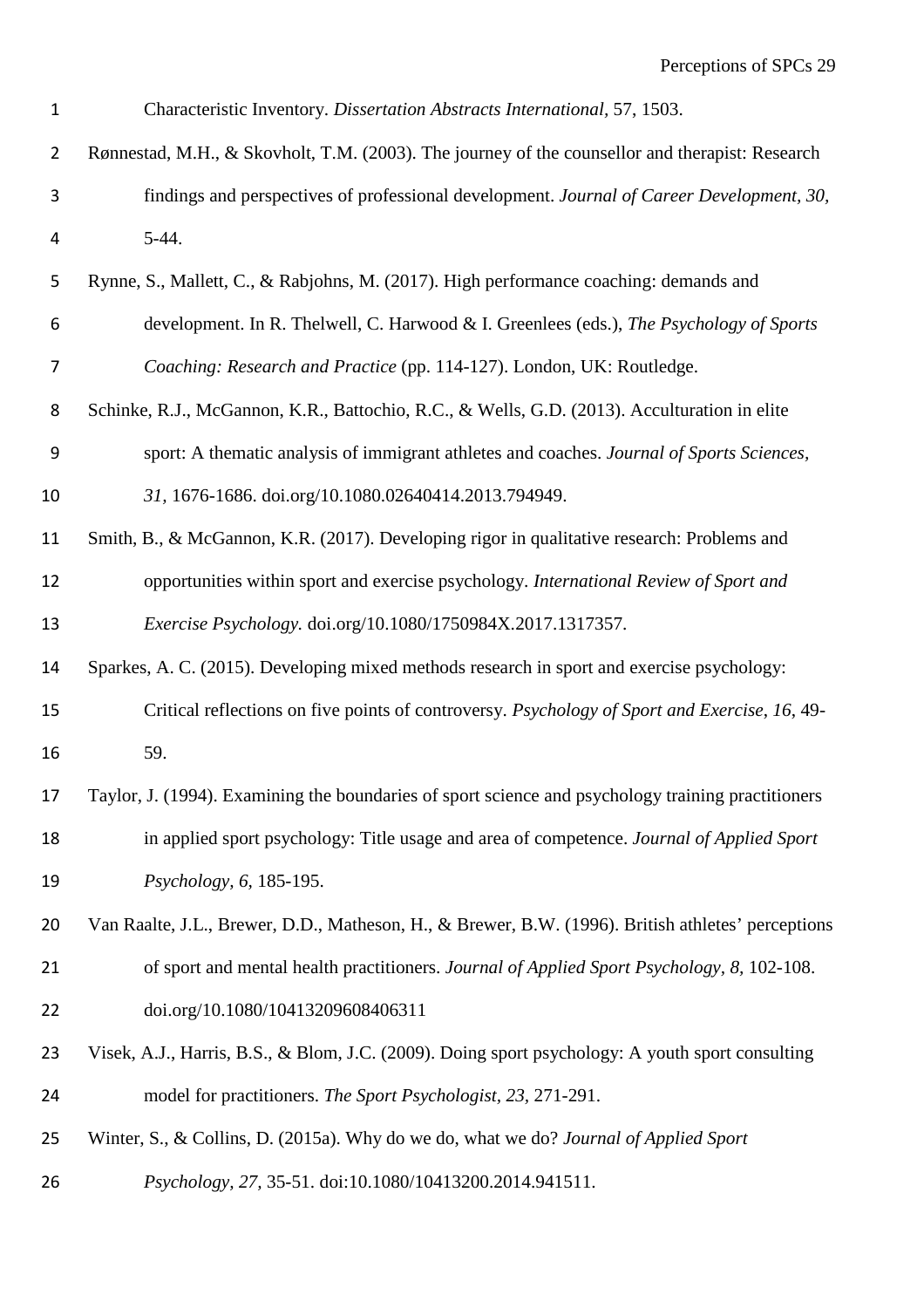| $\mathbf{1}$   | Winter, S., & Collins, D. (2015b). Where is the evidence in our sport psychology practice? A          |
|----------------|-------------------------------------------------------------------------------------------------------|
| $\overline{2}$ | UK perspective on the underpinnings of action. Professional Psychology: Research and                  |
| 3              | Practice, 46, 175-182. doi:10/1037/pro0000014                                                         |
| 4              | Woolway, T., & Harwood, C.G. (2015). Do titles matter in sport psychology? Performer attitudes        |
| 5              | toward professional titles and the effect of a brief intervention. The Sport Psychologist, 29,        |
| 6              | 171-182.                                                                                              |
| 7              | Wrisberg, C.A., Loberg, L.A., Simpson, D., Withycombe, J.L., & Reed, A. (2010). An exploratory        |
| 8              | investigation of NCAA Division-I coaches' support of sport psychology consultants and                 |
| 9              | willingness to seek mental training services. The Sport Psychologist, 24, 489-50.                     |
| 10             | Zakrajsek, R., Fisher, L., & Martin, S. (2016). Certified athletic trainers' understanding and use of |
| 11             | sport psychology in their practice. Journal of Applied Sport Psychology.                              |
| 12             | doi.org/10.1080/10413200.2016.1231722                                                                 |
| 13             | Zakrajsek, R., Martin, S.B., & Wrisberg, C.A. (2016). National collegiate athletic association        |
| 14             | Division 1 certified athletic trainers' perceptions of the benefits of sport psychology               |
| 15             | services. Journal of Athletic Training, 51, 398-405. doi:10.4085/1062-6050-51.5.13                    |
| 16             | Zakrajsek, R. A., Martin, S. B., & Zizzi, S. J. (2011). American high school football coaches'        |
| 17             | attitudes toward sport psychology consultation and intentions to use sport psychology                 |
| 18             | services. International Journal of Sports Science & Coaching, 6, 461-478.                             |
| 19             | Zakrajsek, R, Steinfeldt, J.A., Bodey, K.J., Martin, S.B., & Zizzi, S. (2013). NCAA Division 1        |
| 20             | coaches' perceptions and preferred use of sport psychology services: A qualitative                    |
| 21             | perspective. The Sport Psychologist, 27, 258-268.                                                     |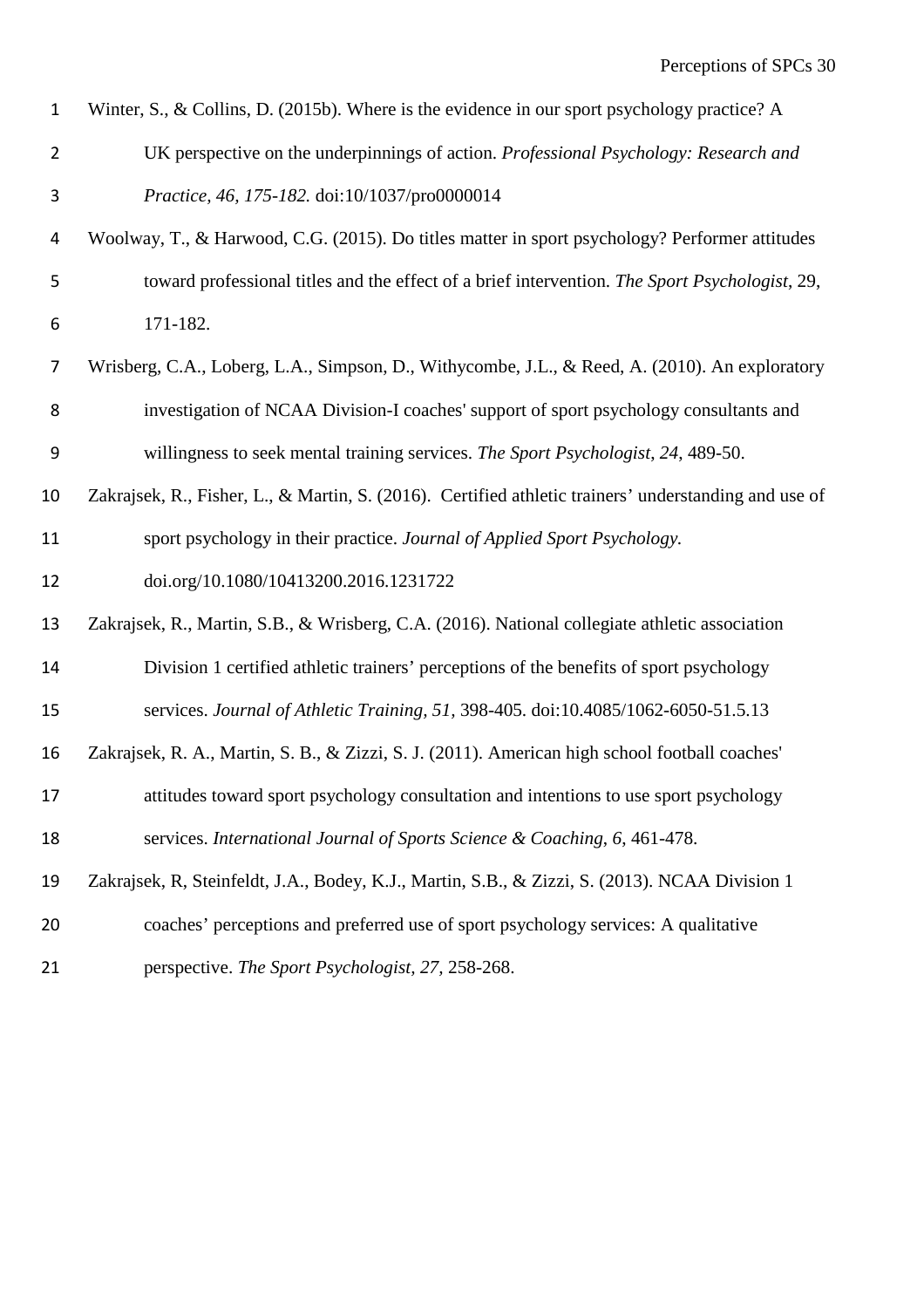# 1 Figure Captions

| $\overline{2}$ | <i>Figure 1.</i> Understanding of the SPC role (a frequency analysis is provided in the first column to    |
|----------------|------------------------------------------------------------------------------------------------------------|
| 3              | illustrate youth-sport coach responses and in the second column for parent responses).                     |
| 4              | <i>Figure 2.</i> Perceived benefits of seeking the services of an SPC (a frequency analysis is provided in |
| 5              | the first column to illustrate youth-sport coach responses and in the second column for parent             |
| 6              | responses).                                                                                                |
| 7              | <i>Figure 3.</i> Characteristics of an SPC that would influence judgment to seek services (a frequency     |
| 8              | analysis is provided in the first column to illustrate youth-sport coach responses and in the second       |
| 9              | column for parent responses).                                                                              |
| 10             | <i>Figure 4.</i> The part-worth utility values and relative importance for parent and coach subgroups.     |

*Figure 5.* The part-worth utility values and relative importance for male and female subgroups.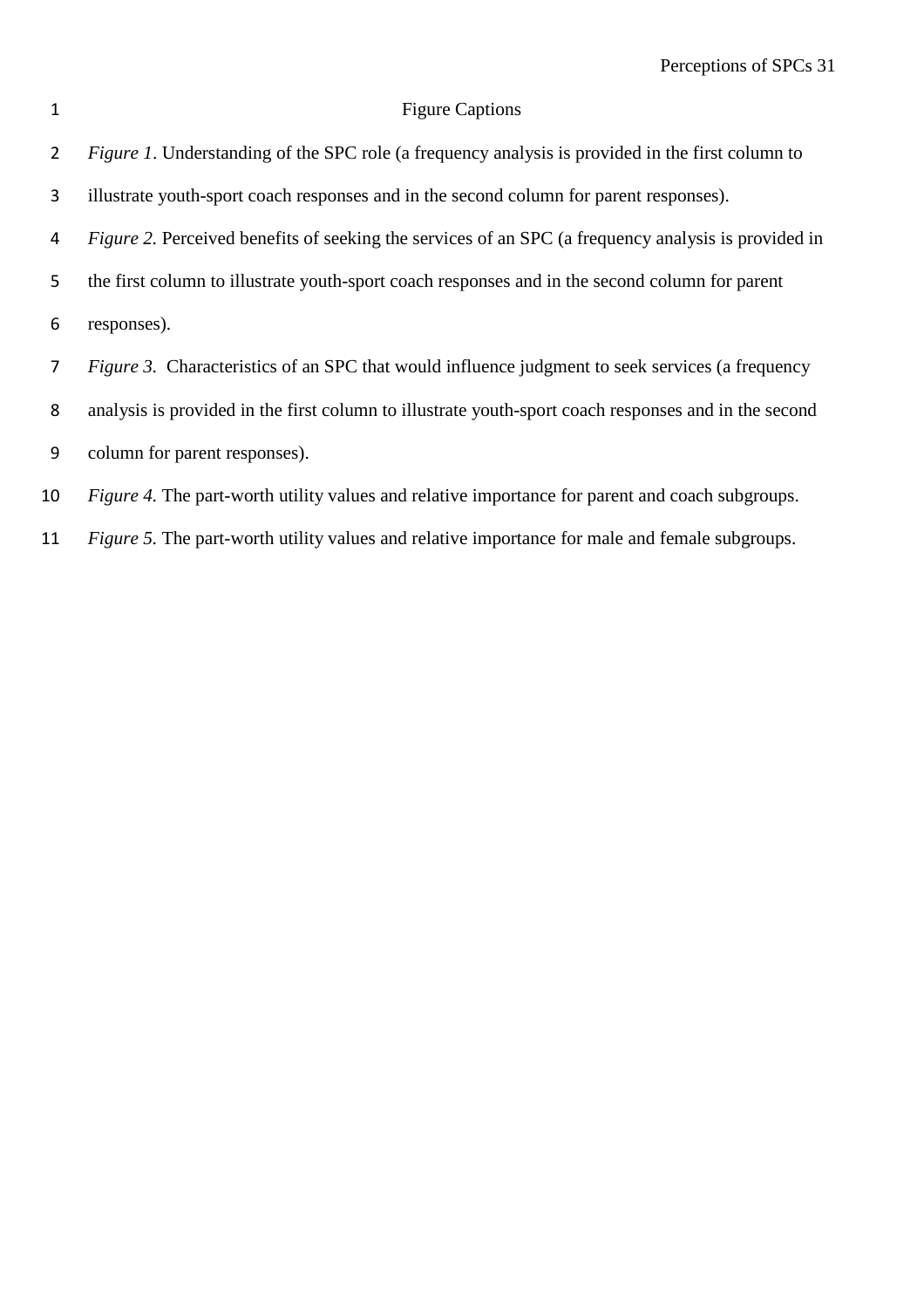| $\,$ 8 $\,$               | 6                        | Help athletes become successful                                     |                               |               |
|---------------------------|--------------------------|---------------------------------------------------------------------|-------------------------------|---------------|
| 5                         | $\boldsymbol{2}$         | Help athletes fulfil their potential                                |                               |               |
| 5                         | $\mathbf{1}$             | Optimize athletic performance                                       |                               |               |
| $\overline{4}$            | $\overline{4}$           | To enhance athlete confidence                                       |                               |               |
| 3                         | $\sqrt{2}$               |                                                                     |                               |               |
|                           | $\mathbf{2}$             | Develop coping mechanisms                                           |                               |               |
| 3                         |                          | To develop the resilience and toughness of athletes                 |                               |               |
| 3                         | $\sqrt{2}$               | To benefit recovery from setbacks                                   |                               |               |
| 3                         | 3                        | Improve psychological aspects of performance                        | Athlete performance           |               |
| 3                         | ÷,                       | To ensure that athletes prepare and review performance              |                               |               |
| $\sqrt{2}$                | ÷,                       | Enable improved decision-making during performance                  |                               |               |
| $\sqrt{2}$                | $\mathbf{2}$             | To enhance emotion management before, during and post-performance   |                               |               |
| $\sqrt{2}$                | 5                        | To help athletes manage pressure in performance                     |                               |               |
| $\overline{c}$            | L.                       | To assess athletes for intervention work                            |                               |               |
| $\mathbf{1}$              | $\mathbf{1}$             | To help athletes understand situations before they happen           |                               |               |
| $\,1\,$                   | $\sqrt{2}$               | To help athletes set goals and know how to achieve them             |                               |               |
| ä,                        | $\mathfrak{Z}$           | To help them address problems                                       |                               |               |
| 9                         | $\mathfrak s$            | Improve athlete understanding of mental skills benefits             |                               |               |
| 9                         | 5                        | Help athletes understand demands of elite sport                     |                               |               |
| 5                         | 3                        | Enable athletes to see the bigger picture                           |                               |               |
| $\overline{4}$            | $\mathbf{1}$             | To aid transition of athletes across levels                         |                               |               |
| $\mathfrak z$             | ÷.                       | To refer to alternative specialists when necessary                  | Athlete development and well- |               |
| $\overline{c}$            | $\overline{c}$           | To understand their sport in the context of other life demands      | being                         |               |
| $\sqrt{2}$                | $\mathfrak{Z}$           | To monitor athlete well-being                                       |                               |               |
| ÷,                        | $\mathbf{2}$             | Enable athletes to disclose issues                                  |                               |               |
| ÷,                        | 3                        | Ensure welfare is monitored                                         |                               |               |
|                           |                          | Provide guidance on alternative careers                             |                               | SPC role      |
| $\sim$<br>÷,              | 3<br>$\boldsymbol{2}$    | To monitor workloads and potential for burnout                      |                               |               |
|                           | $\overline{c}$           |                                                                     |                               |               |
|                           |                          | To address non-sport issues                                         |                               |               |
| 6                         | 3                        | Help keep coaches confident and focused                             |                               |               |
| 6                         | ÷,                       | Be a point of contact for coaches                                   |                               |               |
| 5                         | ÷,                       | Provide feedback on athletes in case meetings                       |                               |               |
| $\sqrt{5}$                | ä,                       | To help develop coach toughness and resilience                      |                               |               |
| 5                         | ä,                       | Develop awareness to coach pressure and stress                      | Coach support                 |               |
| $\overline{4}$            | $\sim$                   | Develop coach preparation                                           |                               |               |
| $\overline{4}$            | $\sqrt{2}$               | Help coaches understand demands on athletes                         |                               |               |
| $\overline{4}$            | $\Box$                   | Support for organizational demands on coaches                       |                               |               |
| $\ensuremath{\mathsf{3}}$ | L.                       | Review coach performance                                            |                               |               |
| $\sqrt{2}$                | $\mathfrak{Z}$           | Observation of behaviors during training and competition            |                               |               |
| $\mathbf{1}$              | ù.                       | Mediating issues                                                    |                               |               |
| 9                         | $\sim$                   | Help coaches integrate psychology into training                     |                               |               |
| $\,$ 8 $\,$               | $\boldsymbol{2}$         | Contribute to session development                                   |                               |               |
| $\tau$                    | $\blacksquare$           | Provide feedback to coaches on communication methods                |                               |               |
| 6                         | ÷,                       | Help coaches reflect on delivery styles                             | Coach development             |               |
| 6                         | $\overline{\phantom{a}}$ | Review the coaching environments                                    |                               |               |
| $\sqrt{5}$                | 3                        | Develop leadership skills for varying athletes                      |                               |               |
| 5                         | L.                       | Deliver coach-education workshops                                   |                               |               |
| $\sqrt{6}$                | 5                        | To provide parental sessions                                        |                               |               |
|                           |                          |                                                                     |                               |               |
| 5                         | $\overline{\phantom{a}}$ | Facilitate team support meetings                                    | Support other groups          |               |
| $\sqrt{2}$                | 6                        | To raise awareness of sport psychology to parents                   |                               |               |
|                           | 5                        | Provide feedback to parents on communication methods                |                               |               |
| 5                         | $\overline{\phantom{a}}$ | Develop psychology support across the full programme                | Psychology education          |               |
| 5                         |                          | Ensure a consistent psychology curriculum in the club               |                               |               |
| 11                        | 10                       | Provide individual support                                          | Individual support            |               |
| 8                         | 6                        | Work with individuals over a period of time                         |                               |               |
| 11                        | 5                        | Deliver group sessions on key themes                                |                               |               |
| 11                        | 6                        | Present workshops                                                   | Group/education sessions      | Delivery mode |
| $\overline{4}$            | $\mathbf{1}$             | Work with sub-groups where appropriate                              |                               |               |
| $\boldsymbol{7}$          | $\overline{c}$           | Deliver the psychology in the [sporting environment]                |                               |               |
| $\mathfrak s$             | $\overline{\phantom{a}}$ | Lead the [practical] session with a psychology focus                | Practical sessions            |               |
| 3                         |                          | Show how the psychology links with the training                     |                               |               |
| $\overline{4}$            | 3                        | Available at all times                                              | Regular contact               |               |
| $\mathfrak z$             | 1                        | Contact once a week                                                 |                               |               |
|                           |                          | When [athlete] requires them                                        |                               |               |
| 11<br>$\,$ 8 $\,$         | 8<br>$\overline{4}$      | Whenever [coach] thinks that the athlete needs them                 |                               |               |
| L.                        | 3                        |                                                                     | Partial contact               |               |
|                           |                          | Whenever [parent] thinks that the athlete needs them                |                               |               |
| 11                        | 11                       | Present at training sessions                                        |                               |               |
| 8                         | 4                        | Be around the training environment                                  | Training                      |               |
| 6                         | $\sqrt{2}$               | Be able to integrate with athletes during training                  |                               | Availability  |
| 10                        | 5                        | Important to be present during competition, but not a distraction   | Competition                   |               |
| 6                         | $\mathbf{1}$             | Be visible at competition so it has an impact                       |                               |               |
| 11                        | 7                        | Meet with [athletes / coaches / others] away from sport environment | Neutral                       |               |
| 4                         | $\overline{c}$           | Have meetings in the [club]                                         |                               |               |
|                           |                          |                                                                     |                               |               |
| 9                         | $\overline{4}$           | Important to have their details                                     |                               |               |
| $\overline{4}$            | 4                        | Consult via Skype                                                   | E.support                     |               |
| $\overline{4}$            | $\overline{4}$           | Use emails for feedback                                             |                               |               |
| 3                         | 1                        | Use text messages and other e.formats                               |                               |               |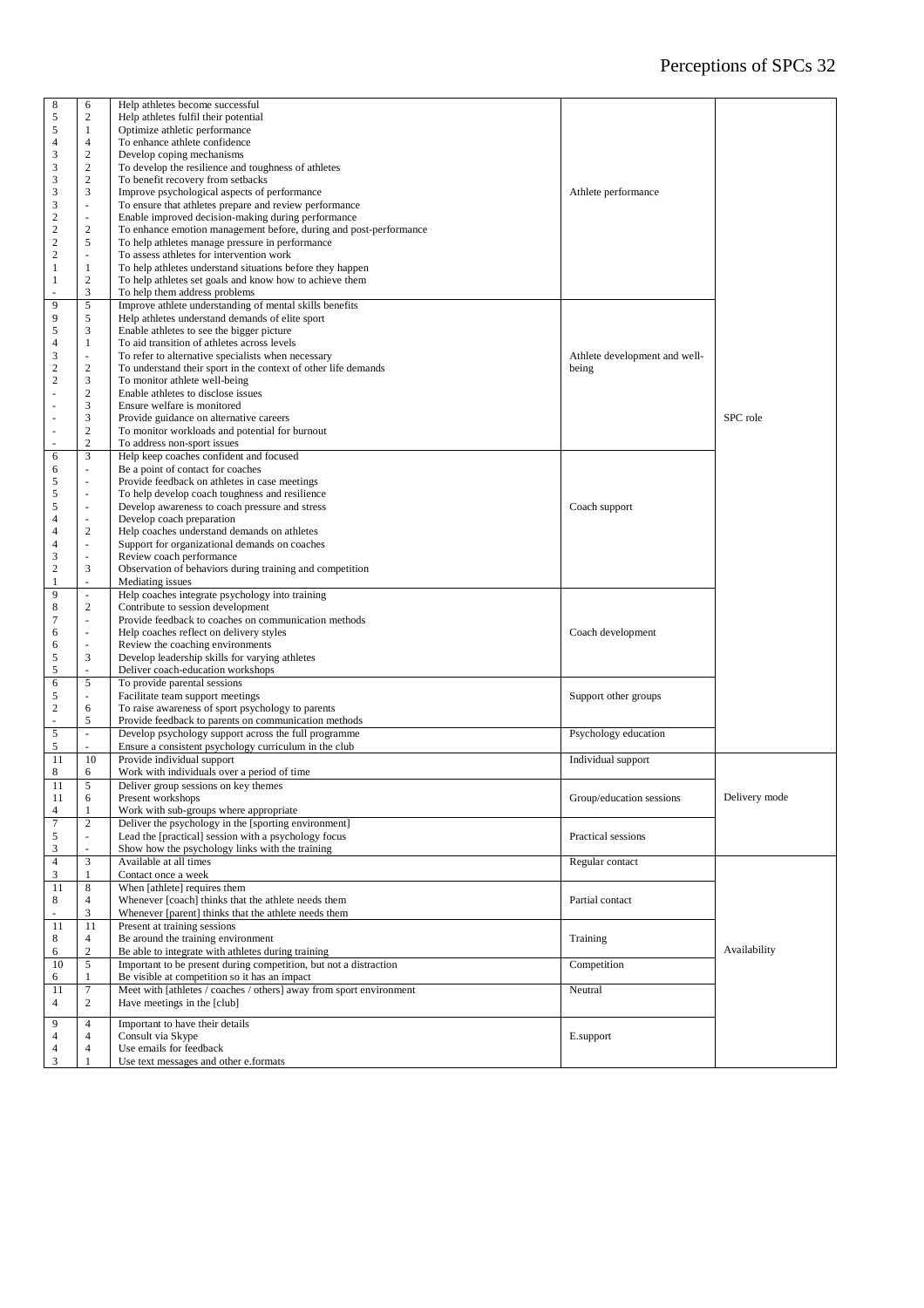| 11                          | 8                        | Positive attitude                                                        |                             |                        |
|-----------------------------|--------------------------|--------------------------------------------------------------------------|-----------------------------|------------------------|
| 10                          | 6                        | Confident thoughts and behaviors                                         |                             |                        |
| 10                          | 6                        | Positive mindset                                                         | Enhanced confidence         |                        |
| 5                           | ÷.                       | Confident to talk to others such as coaches / specialists                |                             |                        |
| $\overline{4}$              | $\mathbf{2}$             | Knowing what they have over others                                       |                             |                        |
| 4                           | 5                        | Developing a total belief in what they do                                |                             |                        |
| 10                          | 6                        | Better ability to cope with sporting demands                             |                             |                        |
| 10                          | 1                        | Knowing others are competing for your place                              |                             |                        |
| 9                           | 6                        | Managing poor performance and slumps                                     |                             |                        |
| 9                           | 5                        | Coping with pressure                                                     |                             |                        |
| 9                           | $\mathbf{2}$             | Coping with negative emotions                                            |                             |                        |
| 5                           | 3                        | Awareness to expectations of self and others<br>Toughness and resilience |                             |                        |
| $\mathfrak s$               | $\mathbf{1}$             | Awareness of additional demands such as travel                           |                             |                        |
| 5                           | $\sim$                   | Develop skills to see things as a challenge                              |                             |                        |
| $\overline{4}$              | $\mathbf{2}$             | Overcoming doubt and capability worry                                    |                             |                        |
| $\sqrt{2}$                  |                          |                                                                          |                             |                        |
|                             | $\sim$<br>6              | Enhanced awareness to performance review                                 |                             |                        |
| ÷,                          |                          | Not feeling guilt about success for parents                              |                             |                        |
|                             | 5                        | Management of expectations                                               |                             |                        |
| $\,$ 8 $\,$                 | 6                        | Enhanced ability to focus on what is needed                              |                             |                        |
| $\boldsymbol{7}$            | $\overline{c}$           | Setting realistic and appropriate goals                                  |                             |                        |
| 5                           | $\mathbf{1}$             | Getting everything they can from themselves                              | <b>Enhanced</b> focus       |                        |
| 5                           | $\overline{c}$           | Developing concentration skills                                          |                             |                        |
| $\sqrt{2}$                  | L.                       | Shutting out the things that disrupt focus                               |                             |                        |
| $\,$ 8 $\,$                 | $\overline{4}$           | Developing string routines and preparation strategies                    |                             |                        |
| $\tau$                      | $\overline{4}$           | Knowing what their preparation is                                        |                             |                        |
| $\overline{\mathcal{L}}$    | 4                        | Not having to follow everyone else in what they do                       | Enhanced preparation        | Enhanced               |
| $\overline{\mathcal{L}}$    | ÷,                       | Developing an individualized routine                                     |                             | psychological strength |
| 1                           |                          | Having flexibility in their routine                                      |                             |                        |
| 9                           | 6                        | Enhanced ability to react correctly in-performance                       |                             |                        |
| $\boldsymbol{7}$            | $\overline{c}$           | Continue to focus on the right decisions                                 |                             |                        |
| 6                           | $\boldsymbol{2}$         | Not getting caught up in the situation                                   | In-performance awareness    |                        |
| 5                           | $\sim$                   | Critical moment awareness                                                |                             |                        |
| 3                           | 3                        | Using the key strategies during performance                              |                             |                        |
| $\sqrt{2}$                  | ÷.                       | Keeping to the processes                                                 |                             |                        |
| $\sqrt{5}$                  | $\overline{4}$           | Understanding to the demands of an elite athlete lifestyle               |                             |                        |
|                             |                          |                                                                          |                             |                        |
| $\overline{\mathcal{A}}$    | $\boldsymbol{2}$         | Preparation to make sacrifices                                           |                             |                        |
| $\ensuremath{\mathfrak{Z}}$ | $\bar{\phantom{a}}$      | Being prepared to do the right things all the time                       | Sporting toughness          |                        |
| $\frac{2}{2}$               | ÷,                       | Ensuring the standards are understood and maintained                     |                             |                        |
|                             | 3                        | Awareness of 'living on the line' with injuries                          |                             |                        |
| $\overline{4}$              | 6                        | Increased awareness to how and why they behave like they do              |                             |                        |
| 3                           | 5                        | Better awareness to reactions to situations                              |                             |                        |
| $\ensuremath{\mathfrak{Z}}$ | $\boldsymbol{2}$         | Better understanding to own feelings and emotions                        |                             |                        |
| $\sqrt{2}$                  | $\overline{\phantom{a}}$ | Knowing how they present to others                                       | Enhanced self-awareness     |                        |
| 1                           | $\bar{\phantom{a}}$      | Understanding preparedness to adhere to requirements                     |                             |                        |
| ä,                          | 6                        | To leave the sport behind at the door                                    |                             |                        |
|                             | 6                        | To still be a person but not lose focus                                  |                             |                        |
|                             | $\tau$                   | Reinforce importance of enjoyment                                        |                             |                        |
|                             | $\boldsymbol{2}$         | Better awareness of things outside of [sport]                            |                             |                        |
| $\overline{4}$              | 3                        | Knowing why others behave like they do                                   |                             |                        |
| $\overline{\mathcal{L}}$    | $\overline{\phantom{a}}$ | Understand why coaches talk like they do                                 |                             |                        |
| 3                           | $\mathbf{1}$             | Awareness of opponent behaviour                                          | Understanding of others     |                        |
| $\ensuremath{\mathfrak{Z}}$ | $\boldsymbol{2}$         | Awareness of teammates behaviour                                         |                             |                        |
| $\sqrt{2}$                  | $\overline{4}$           | Understanding parental influence                                         |                             |                        |
| L.                          | $\overline{4}$           | Understanding sibling relationships                                      |                             |                        |
| 8                           | $\overline{4}$           | Understanding competition demands                                        | Competition performance     |                        |
| 6                           | $\mathbf{1}$             | Awareness of 'other factors' that require management during competition  | demands                     |                        |
| 3                           | $\boldsymbol{2}$         | Planning for competition eventualities                                   |                             |                        |
|                             |                          | Attitudes and expectations                                               |                             |                        |
| 6                           | $\overline{4}$           |                                                                          |                             |                        |
| 5                           | $\overline{4}$           | Making sure that the right things are done                               |                             |                        |
| $\mathfrak s$               | $\mathbf{1}$             | Training as they want to perform                                         | Training behaviour and      |                        |
| 3                           | $\overline{\phantom{a}}$ | Getting into good habits                                                 | expectations                |                        |
| $\sqrt{2}$                  | $\sqrt{2}$               | Understanding the importance of quality training                         |                             |                        |
|                             | $\mathfrak{Z}$           | Encourage appropriate behaviors and standards                            |                             |                        |
| 4                           | 6                        | How you are perceived away from [the sport]                              |                             | Elite standard         |
| $\boldsymbol{2}$            | 5                        | Other [non-sport] demands that are placed on athletes                    | Non-sport awareness         | awareness              |
| 1                           | 3                        | Consideration if things do not work out                                  |                             |                        |
| 5                           | $\omega$                 | Where are [athlete] in terms of the organization                         | Organizational expectations |                        |
| 5                           |                          | How many others would want to [perform for] the organization             |                             |                        |
| 4                           | ä,                       | Remembering who you are representing                                     |                             |                        |
| $\,$ 8 $\,$                 | $\tau$                   | Making the most of their opportunities                                   |                             |                        |
| 7                           | 6                        | Giving everything they can to develop themselves                         | Personal limits and growth  |                        |
| 6                           | $\mathbf{1}$             | Not being 'lazy' and trying to see the bigger picture                    | potential                   |                        |
| 2                           | $\boldsymbol{2}$         | Every session is an opportunity to learn                                 |                             |                        |
| $\boldsymbol{7}$            | $\overline{c}$           | Understanding demands of elite sport                                     | Professional attitude       |                        |
| 3                           | ÷,                       | Awareness to how all areas operate together                              | development                 |                        |
| 3                           |                          | Cannot cut corners                                                       |                             |                        |
|                             |                          |                                                                          |                             |                        |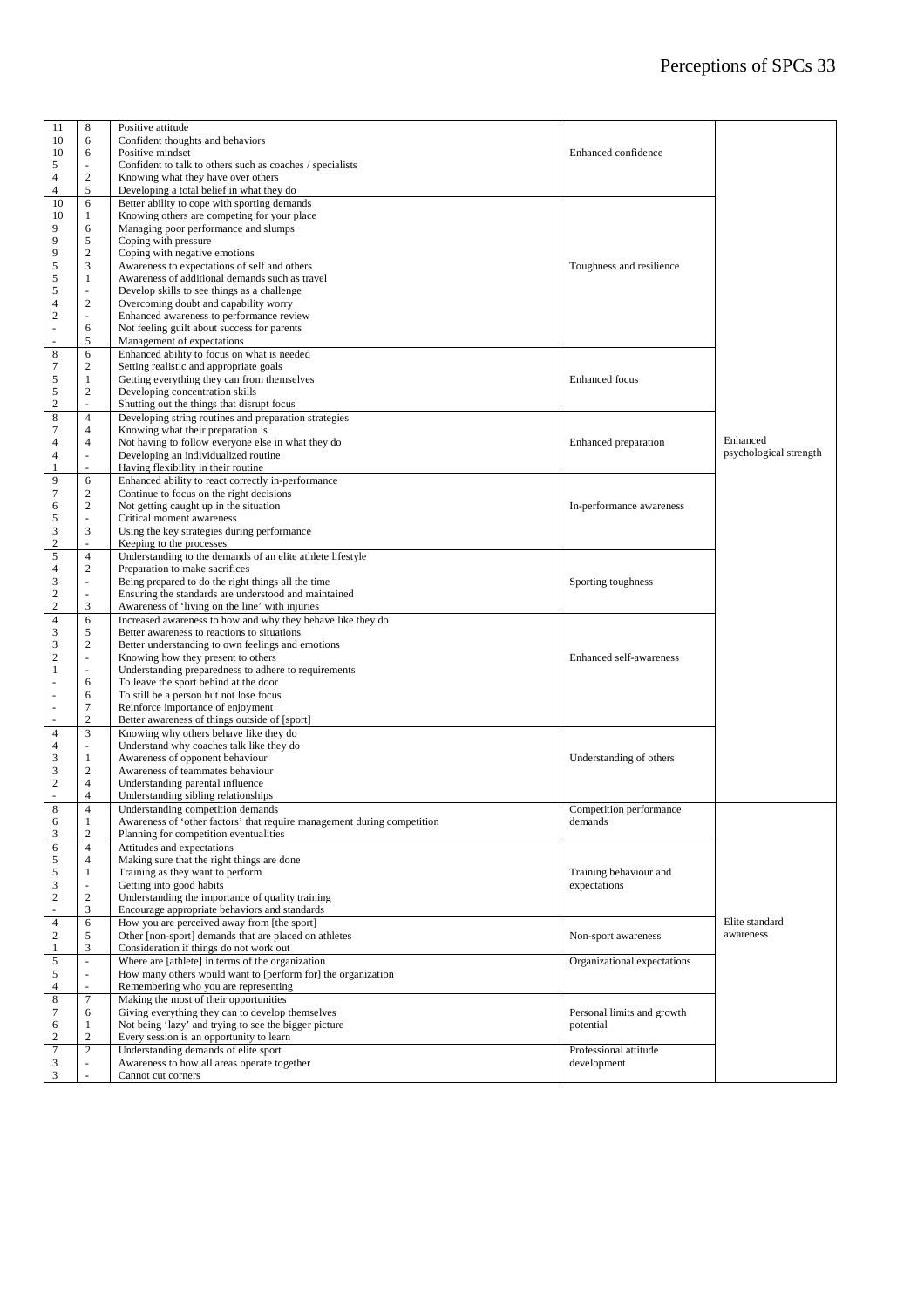| $\overline{4}$                             | $\overline{\phantom{a}}$           | Previous personal experiences as an athlete                                         |                            |                      |
|--------------------------------------------|------------------------------------|-------------------------------------------------------------------------------------|----------------------------|----------------------|
| $\frac{3}{2}$                              | $\sim$                             | Previous personal experiences as a coach                                            | Previous experiences with  |                      |
|                                            | 3                                  | Knowledge of the consultant                                                         | consultant                 |                      |
| ä,                                         |                                    | Having previously employed the consultant for [child]                               |                            |                      |
| 3                                          | 3                                  | Comments from other coaches who have worked with [the consultant]                   |                            |                      |
| $\sqrt{2}$                                 | $\mathfrak{Z}$                     | Comments from other coaches who are aware of [the consultant's] work                | Other coaches feedback     |                      |
| ä,                                         | 3                                  | Support judgment of the coach                                                       |                            | Reputation           |
| $\overline{4}$                             | 5                                  | Being recommended to use [the consultant]                                           |                            |                      |
| 3                                          | 2                                  | Other people's testimonies of [the consultant]                                      | Recommendations            |                      |
| $\sqrt{2}$                                 | 3                                  | Word of mouth                                                                       |                            |                      |
| $\overline{\phantom{a}}$                   | $\overline{4}$                     | References                                                                          |                            |                      |
| $\bar{\phantom{a}}$                        | 6                                  | How they present themselves                                                         | Advertising                |                      |
| L.                                         | $\overline{c}$                     | How easy they are to find                                                           |                            |                      |
| 6                                          | 2                                  | Must be fully qualified as a psychologist                                           |                            |                      |
| $\overline{4}$                             | ÷.                                 | Need to have a psychology qualification                                             | Professional accreditation |                      |
| $\overline{c}$                             | 1                                  | Need to be professionally accredited                                                |                            |                      |
| $\ensuremath{\mathsf{3}}$                  | $\overline{\phantom{a}}$           | Should have a Masters degree at least                                               | Postgraduate degree        | Qualification        |
| $\mathbf{1}$                               | ÷.                                 | Need to have done a postgraduate degree                                             |                            |                      |
| $\sqrt{2}$                                 | $\mathbf{2}$                       | Other performance-related qualifications                                            | Other qualifications       |                      |
| 5                                          | 6                                  | Knowledge of the sport                                                              |                            |                      |
| $\overline{4}$                             | $\overline{\phantom{a}}$           | Knowing the intricacies of the sport and the organization                           |                            |                      |
| $\overline{4}$                             | 5                                  | Ability to put psychology speak into sport language                                 |                            |                      |
| 3                                          | ÷                                  | Knowing how support teams operate                                                   | Sporting knowledge         |                      |
| 3                                          | $\overline{\phantom{a}}$           | Knowing the environment to work in                                                  |                            |                      |
| 3                                          | 6                                  | Understanding the sporting demands                                                  |                            |                      |
| $\mathfrak{Z}$                             | 5                                  | Knowing the athlete demands for the sport                                           |                            | Knowledge            |
|                                            |                                    | Awareness to funding and general finance issues                                     |                            |                      |
| $\begin{smallmatrix}2\\1\end{smallmatrix}$ |                                    | Understanding athlete access issues                                                 |                            |                      |
| $\overline{4}$                             | 5                                  | Knowing how to communicate with [the population] to be worked with                  |                            |                      |
| $\overline{c}$                             | ÷.                                 | Knowing the challenge that [the population] are faced with within the sport         |                            |                      |
| $\mathbf{1}$                               |                                    | Knowing how [the population] are expected to fit in with others in the organization | Population knowledge       |                      |
| ÷,                                         | $\sqrt{5}$                         | Understanding adolescents and relationships with parents / within families          |                            |                      |
| ä,                                         | $\overline{4}$                     | Understanding parental worries and concerns                                         |                            |                      |
|                                            | 6                                  | Volume of experience they have as a consultant in sport                             |                            |                      |
| 6                                          | 4                                  |                                                                                     |                            |                      |
| $\overline{c}$                             |                                    | What sports they have worked in                                                     |                            |                      |
| $\mathbf{1}$                               | $\overline{7}$                     | What groups they have worked with                                                   | Consultant - general       |                      |
| $\overline{\phantom{a}}$<br>l,             |                                    | Expert in their field                                                               |                            |                      |
|                                            | $\overline{c}$                     | Awareness of broader psychological issues                                           |                            |                      |
| 5                                          | $\overline{4}$                     | Whether they have worked in [the sport]                                             |                            |                      |
| $\overline{4}$                             | ä,                                 | Why they want to work in the sport                                                  | Consultant – sport         |                      |
| $\mathbf{1}$                               | $\overline{\phantom{a}}$           | Have they just done bits and pieces or are they really experienced                  |                            |                      |
| 3                                          | $\overline{4}$                     | Have they worked with [the population] category before                              | Consultant - population    | Experience           |
| 3                                          |                                    | How will they work with [the population] if they were to be recruited               |                            |                      |
| 5                                          | $\overline{4}$                     | What experience do they have as a performer in [sport]                              | Performance                |                      |
| $\overline{c}$                             | $\mathbf{2}$                       | Have they excelled in [the sport]                                                   |                            |                      |
| 3                                          | $\omega$                           | Have they coached in [the sport] before                                             | Coach                      |                      |
| $\mathbf{1}$                               |                                    | Potential to cross boundaries                                                       |                            |                      |
| $\overline{\phantom{a}}$                   | 3                                  | Are they a parent and do they know how parents think                                | Parent                     |                      |
| 6                                          | $\overline{4}$                     | Non-judgemental communication                                                       |                            |                      |
| 5                                          | 3                                  | Athlete friendly language                                                           |                            |                      |
| $\overline{4}$                             | 3                                  | Emphasis on support and performance awareness                                       | Communication              |                      |
| $\overline{c}$                             | $\omega$                           | Understanding of appropriate language for use                                       |                            |                      |
| $\bar{z}$                                  | $\boldsymbol{7}$                   | Whether I would feel happy in their company                                         |                            |                      |
| $\overline{\phantom{a}}$                   | 3                                  | Not seeing us as a threat                                                           |                            |                      |
|                                            | $\overline{2}$                     | Open to feedback                                                                    |                            |                      |
| 11                                         | 10                                 | Approachable                                                                        |                            |                      |
| 11                                         | 8                                  | Personable                                                                          |                            |                      |
| 10                                         | 6                                  | Able to listen                                                                      |                            |                      |
| 9                                          | 11                                 | Trustworthy                                                                         |                            |                      |
| 8                                          | $\overline{4}$                     | Timeliness                                                                          |                            |                      |
| 8                                          | 6                                  | Respected                                                                           |                            |                      |
| $\tau$                                     | 3                                  | Empathetic                                                                          | Interpersonal style        | Interpersonal skills |
| $\overline{7}$                             | 5                                  | Confident and assured                                                               |                            |                      |
| 5                                          |                                    | Sense of humour                                                                     |                            |                      |
| $\overline{4}$                             | 9                                  | Friendly                                                                            |                            |                      |
| $\boldsymbol{2}$                           | $\overline{2}$                     | Calm and clear                                                                      |                            |                      |
| $\mathbf{1}$                               | 2                                  | Respectful                                                                          |                            |                      |
| $\mathbf{1}$                               | ÷.                                 | Treats athletes as individuals and people, not robots                               |                            |                      |
| ä,                                         | 3                                  | Discretion                                                                          |                            |                      |
| 5                                          | $\mathbf{2}$                       | Looking like part of the team                                                       |                            |                      |
| 5                                          | 3                                  | Professional appearance                                                             | Observable presentation    |                      |
| L.                                         | 2                                  | Looking like they fit in                                                            |                            |                      |
| 6                                          | $\omega$                           | Preparedness to work on a contract and be available for specific sessions           |                            |                      |
| 6                                          | ÷.                                 | Regular contact to aid immersion into support team                                  | Contract                   |                      |
| $\mathfrak s$                              |                                    | Guarantee of a certain number of hours per week, month or year                      |                            |                      |
| $\overline{c}$                             | 6                                  | Preparedness to be available when required as opposed to having regular contact     | On-call                    | Service nature       |
| $\mathfrak{Z}$                             | 6                                  | Value for money                                                                     | Cost                       |                      |
|                                            | 2                                  | What is the cost verses benefit?                                                    |                            |                      |
| 3                                          | $\overline{\phantom{a}}$           | Willingness to travel to training and competitions                                  |                            |                      |
| 3                                          |                                    | Willingness to travel to meet athletes                                              | Travel                     |                      |
|                                            |                                    |                                                                                     |                            |                      |
|                                            |                                    |                                                                                     |                            |                      |
|                                            | $\overline{4}$<br>$\boldsymbol{2}$ | Distance to have to go to see consultant<br>Preparedness to travel to us            |                            |                      |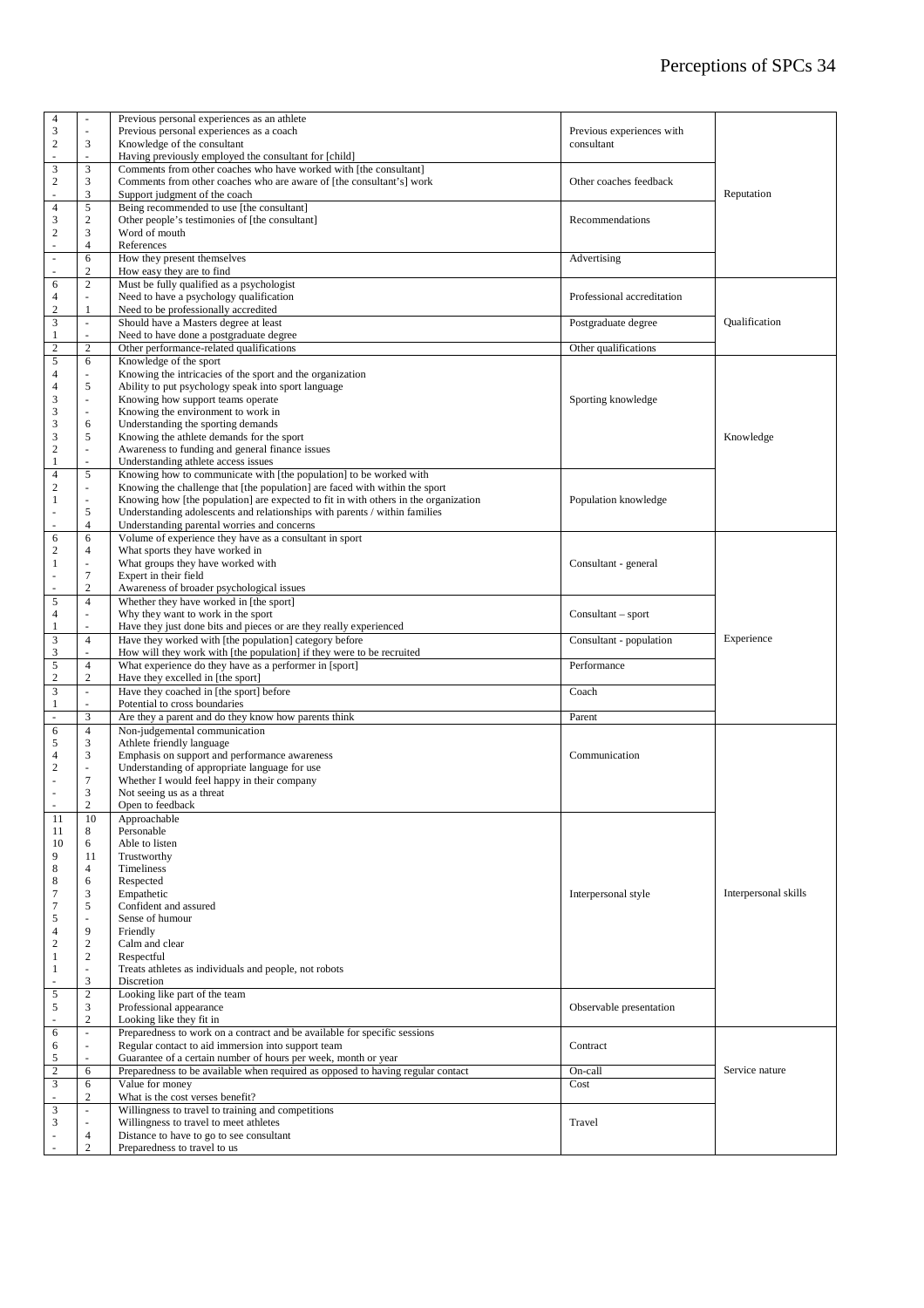|                            | Coach            |                     | Parent           |            |
|----------------------------|------------------|---------------------|------------------|------------|
| Attribute                  | <b>Utilities</b> | Relative Importance | <b>Utilities</b> | Relative   |
|                            | (Part-Worth)     | Rankings            | (Part-           | Importance |
|                            |                  |                     | Worth)           | Rankings   |
| Experience and<br>training |                  | 33%                 |                  | 25%        |
| High                       | 1.395*           |                     | .950*            |            |
| Low                        | $-1.395*$        |                     | $-.950*$         |            |
| Interpersonal<br>skills    |                  | 39%                 |                  | 45%        |
| High                       | 1.605            |                     | 1.835            |            |
| Low                        | $-1.605$         |                     | $-1.835$         |            |
| Reputation                 |                  | 12%                 |                  | 13%        |
| Known                      | .445             |                     | .526             |            |
| Unknown                    | $-.445$          |                     | $-.526$          |            |
| Consultancy<br>focus       |                  | 7%                  |                  | 10%        |
| Performance                | $.175*$          |                     | $-.113*$         |            |
| Well-being                 | $-.175*$         |                     | $.113*$          |            |
| Service nature             |                  | 9%                  |                  | 7%         |
| Organization               | .039             |                     | $-.056$          |            |
| Independent                | $-.039$          |                     | .056             |            |

Note. \*difference: p< .05.